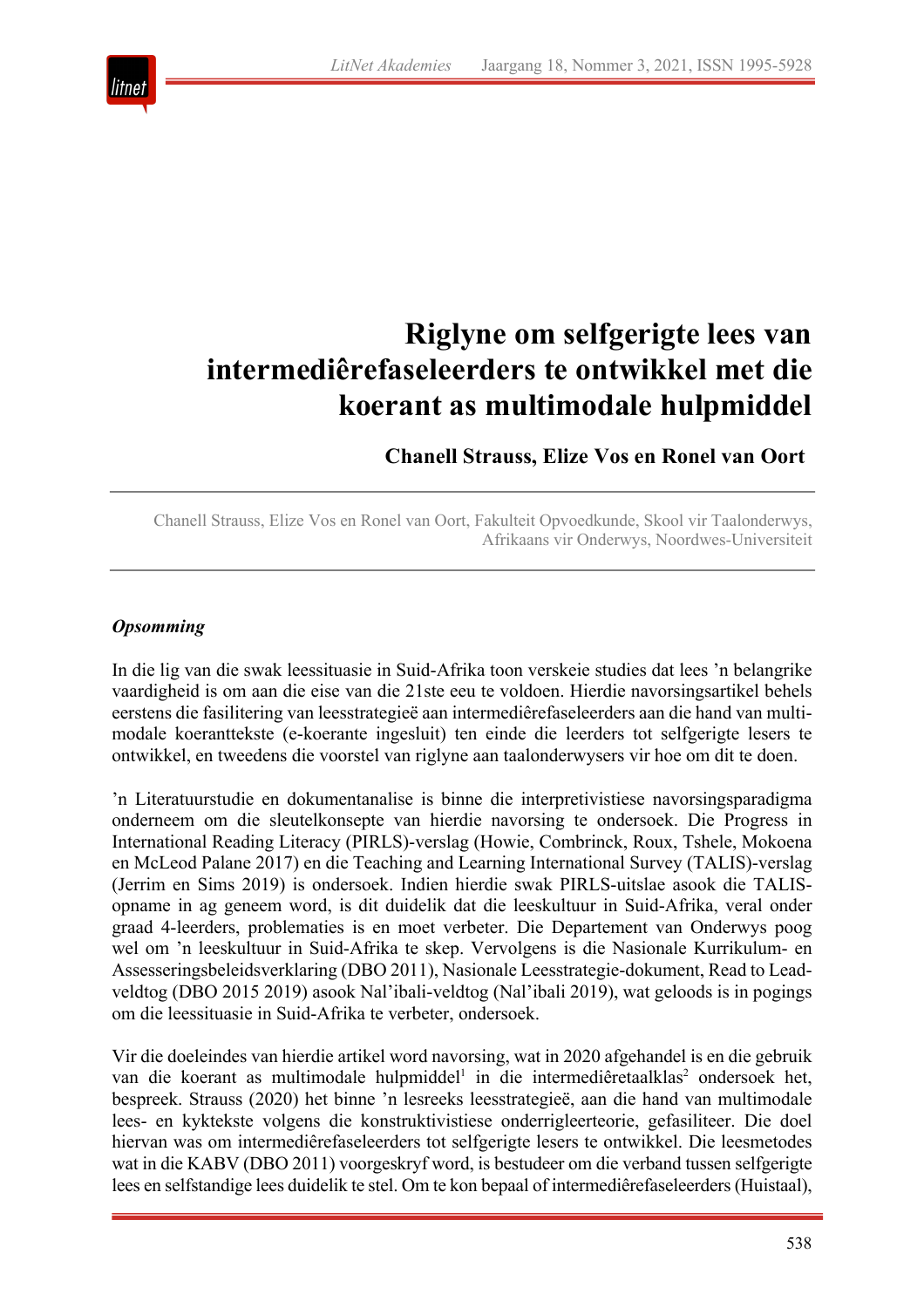

in die middelkinderjare, in staat is om die koerant te lees, te verstaan en te gebruik, is hul ontwikkelingstadia ondersoek.

Die kernnavorsingsbydrae van hierdie navorsing toon dat intermediêrefaseleerders bemagtig kan word om koeranttekste selfgerig te kan lees.

**Trefwoorde:** Afrikaans Huistaal; fasilitering van leesstrategieë; intermediêrefaseleerders; koeranttekste; multimodaliteit; selfgerigte lees

#### *Abstract*

#### **Guidelines for developing self-directed reading of intermediate phase learners with the newspaper as multimodal tool**

Reading is a building block of learning that must be mastered by every child. Pepler (2014) explains that reading is an important skill that a child should master at an early age to meet the requirements of the 21st century. Reading improves learners' chances of success in their school careers, further studies and professions, while assisting them to become equipped citizens as well.

Research results on reading and literacy in South Africa show that the literacy level of learners in the intermediate phase is poor (Ramphele 2008; Bloch 2009). The poor reading culture that exists in general, the insufficient examples set by social role players (including parents and teachers) regarding reading, the lack of reading motivation and insufficient reading time are leading to reading avoidance. Reading avoidance has problematic consequences because learners cannot use the appropriate reading strategies to read self-directedly. The newspaper as a multimodal tool – which is one of the prescribed reading texts according to the National Curriculum and Assessment Policy Statement (DBE 2011) – can contribute to the development of self-directed reading, as learners can identify their needs and interests and take responsibility for their own reading and learning. Books and reading texts in printed format are, in general, less available and more expensive, while newspapers and digital texts are more readily available and affordable (Altbach and Hoshino 2015; ABC 2017).

Taking into account the poor reading situation in South Africa, we undertook the research among a group of Grade 4 Afrikaans Home Language learners at a private school in Gauteng Province. The primary objective was to guide these learners to use newspaper texts as multimodal tools in an attempt to develop them into self-directed readers. The research, completed in 2020, is discussed in this paper.

Arising from the primary objective, the secondary objectives were identified as:

- the facilitation of reading strategies using multimodal tools to allow a group of Grade 4 Afrikaans Home Language learners to develop into self-directed readers; and
- the compilation of guidelines to guide intermediate phase language teachers to use the newspaper as a multimodal tool in the Afrikaans Home Language class in an attempt to develop learners into self-directed readers.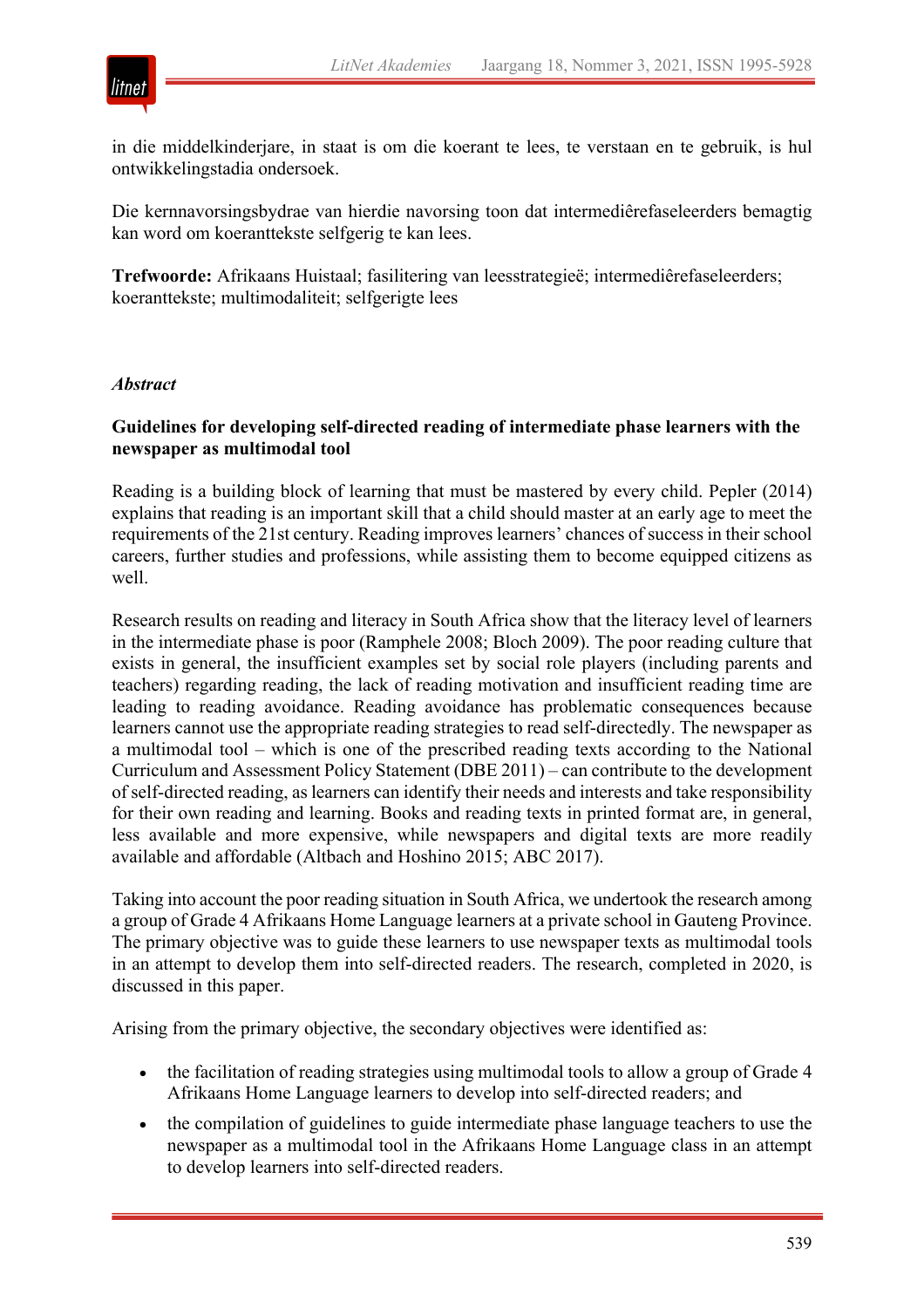

In this qualitative research within the interpretivist research paradigm, a literature study highlighted the newspaper as a multimodal tool, as well as the importance of reading strategies in developing self-directed readers. According to Khodabandehiou, Jahandar, Seyedi and Dolat (2012), self-directedness in the language classroom can be promoted by teachers involving learners in reading processes by using appropriate reading strategies. Vos and Van Oort (2018) agree that self-directed reading is when learners can independently read any text with comprehension with the help of reading strategies for the sake of learning. We challenged a group of Grade 4 Afrikaans Home Language learners to take ownership of their reading by using the newspaper as a multimodal tool. The learners had to identify different types of newspaper texts that contained interesting information, read these with comprehension, using prescribed reading strategies, ask questions to gather enlightening information and reflect on the reading text and activity after each lesson.

To determine whether these Grade 4 learners were able to read, understand and use the newspaper, we examined their developmental stages. Despite mutual individual differences, general developmental trends in physical, cognitive, personal and social development could be demonstrated. A holistic approach to literature and texts (such as newspaper texts) can contribute to improving learners' overall development in terms of cognitive abilities, personality and social intelligence so that they can fulfil their place in society (Heath 2004).

Furthermore, document and thematic analyses were performed on reports of international assessment bodies that examine learners' literacy, namely the Progress in International Reading Literacy and the Teaching and Learning International Survey. From the analyses, it is clear that the reading situation in South Africa is abysmal, despite efforts for improvement by the state, such as the National Curriculum and Assessment Policy Statement (DBE 2011), the National Reading Strategy and the Read to Lead Campaign (DBE 2015 2019), as well as the Nal'ibali Campaign (Nal'ibali 2019).

We curriculated a lesson series according to a thematic approach (following the literature study and document analysis). Each lesson contained an observation checklist (consisting of unique criteria for each lesson) that, among other things, indicated the learners' reaction to the appropriate use of reading strategies in a variety of newspaper texts. The observations of the learners' responses and reading progress were noted on the observation checklists. Before the lessons were presented, a preview of what was expected with regard to the lesson content, the learners' reaction during the lesson events and their expected reaction during the lesson events was compiled in the form of a pre-journal. After each lesson, observations of the learners' reaction to the newspaper, the newspaper text types and their reading progress and how they were able to answer the questions on the newspaper, text types and reading strategies were recorded in the reflective post-journal. The data were analysed and later narratively described. The study population was determined for convenience and cost-effective purposes and consisted of 45 Grade 4 Afrikaans Home Language learners. As the study included a vulnerable study population, namely Grade 4 Afrikaans Home Language learners, ethical approval was obtained from the ethics committee of the relevant institution to conduct the study. According to the ethical requirements of the committee, the primary researcher obtained informed written permission from the principal, governing body, parents and learners of the school concerned.

The research contribution is, firstly, the proof that the progressive facilitation of reading strategies in a lesson series, according to the constructivist teaching-learning theory, has empowered a group of Grade 4 Afrikaans Home Language learners to read various newspaper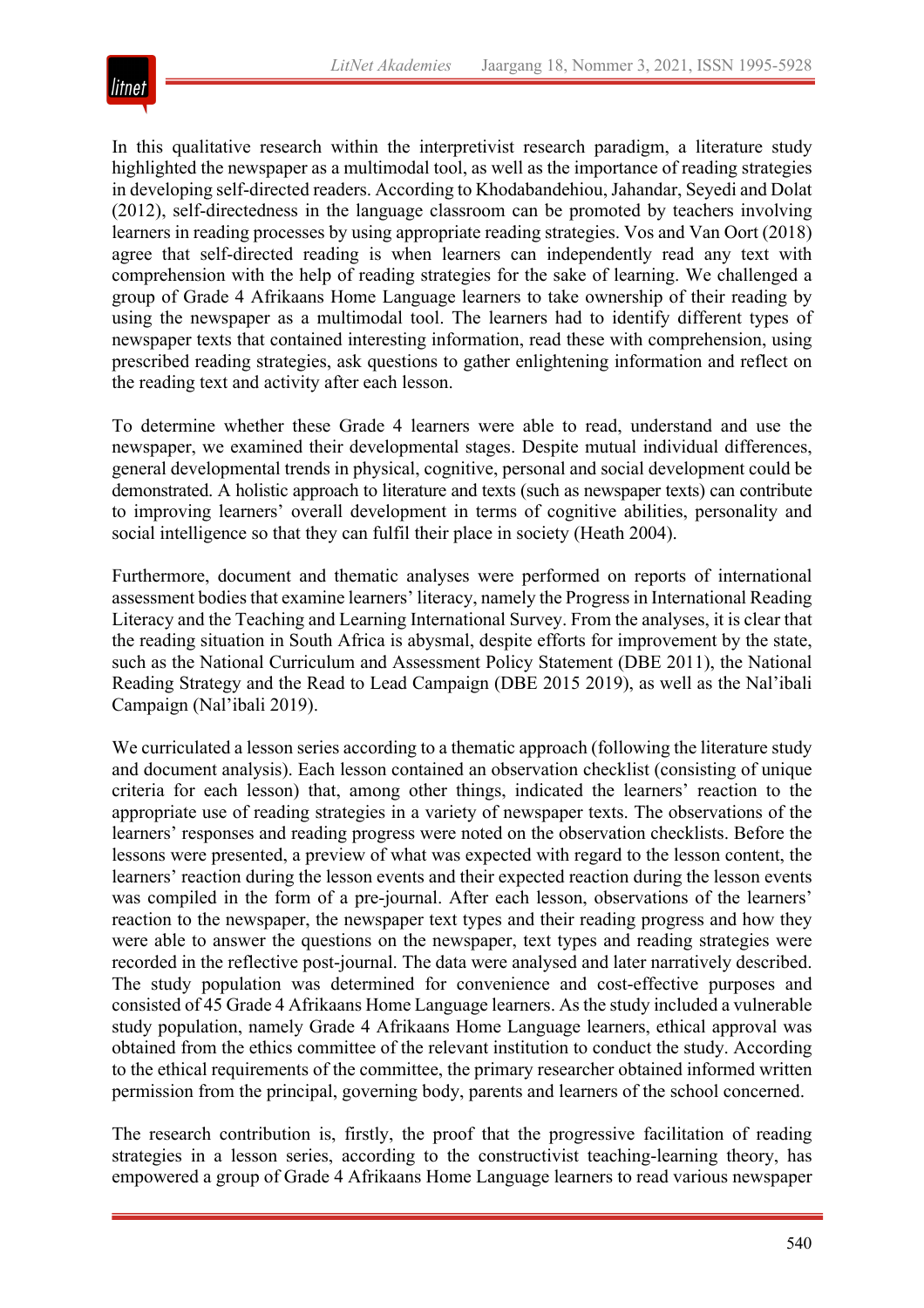

texts with comprehension, which has ultimately contributed to self-directed reading (from the activation of prior knowledge to the eventual critical evaluation of reading texts). Secondly, guidelines have been compiled for Grade 4 Afrikaans Home Language teachers, in which it is shown how the newspaper can be used as a multimodal tool to help learners develop into self-directed readers. Aspects that are emphasised in the guidelines are the importance of the availability of multimodal newspaper texts, raising awareness of the use of multimodal newspaper texts among learners, the prominence of street posters and the fact that learners need to become familiar with a variety of reading strategies for the reading of different text types.

This study involved a group of Grade 4 learners, but the findings can be applied to all intermediate phase learners.

**Keywords:** Afrikaans Home Language; facilitating reading strategies; intermediate phase learners; multimodality; newspaper texts; self-directed reading

#### **1. Inleiding en kontekstualisering**

Lees is 'n bousteen van leer wat deur elke kind bemeester moet word. Pepler (2014:1) verduidelik dat lees 'n belangrike vaardigheid is wat 'n kind reeds op 'n vroeë ouderdom moet bemeester om aan die vereistes van die 21ste eeu te voldoen. Lees verbeter leerders se kanse op sukses in hul skoolloopbane, verdere studies en loopbane, asook om toegeruste landsburgers te word. Een van die doelwitte van die Nasionale Kurrikulum- en Assesseringsbeleidsverklaring (DBO 2011) vir die intermediêre fase (Afrikaans Huistaal) is dat lees die basis is waarop kennis, vaardighede en waardes wat noodsaaklik is om te leer, gebou word. Deur verskillende leesstrategieë verwerf leerders kennis en vaardighede, soos kritiese en kreatiewe denke asook samewerking, wat hulle betekenisvol in hul lewens kan toepas.

Om leerders tot selfgerigte leerders te help ontwikkel, is volgens Knowles (1975:18) 'n proses waar leerders leer om eienaarskap van hul leer te neem (met of sonder hulp van ander), om hul eie leerbehoeftes te identifiseer, leerdoelwitte te formuleer, bronne vir leer te identifiseer, leerstrategieë te implementeer en leeruitkomstes te evalueer en daaroor te besin. Gibbons (2008:2, 11–3) bevestig dat selfgerigte leer die leerder se vermoë is om in enige omstandigheid, op enige tydstip en met behulp van enige metode sy of haar kennis te vermeerder, vaardighede te verbeter, doelwitte te stel en persoonlik te ontwikkel. Vos en Van Oort (2018:935) bevind dat selfgerigte lesers oor soortgelyke eienskappe as selfgerigte leerders beskik. Hierdie eienskappe bemagtig leerders om aan die eise van die samelewing te voldoen. Guglielmino en Long (2008:7) beskryf verder dat selfstandige lees die natuurlikste wyse is waarop leerders hul leesbehoeftes en -belangstellings kan identifiseer met die doel om vir genot of vermaak, of om kennis te versamel, te lees. Selfgerigte lees, aan die ander kant, is wanneer leerders met behulp van leesstrategieë enige teks onafhanklik met begrip kan lees ter wille van leer (Vos en Van Oort 2018:934).

Lees dra daartoe by dat leerders in funksionerende landsburgers ontwikkel. Kortom, indien leerders nie kan lees nie, kan hulle nie leer nie. Selfgerigte lees is 'n leesmetode wat by leerders ontwikkel kan word aan die hand van die koerant as multimodale hulpmiddel en die integrering en fasilitering van leesstrategieë (onder andere vluglees, soeklees en die maak van opsommings). In aansluiting hierby behels selfgerigte lees die doelbewuste gebruik van bepaalde leesstrategieë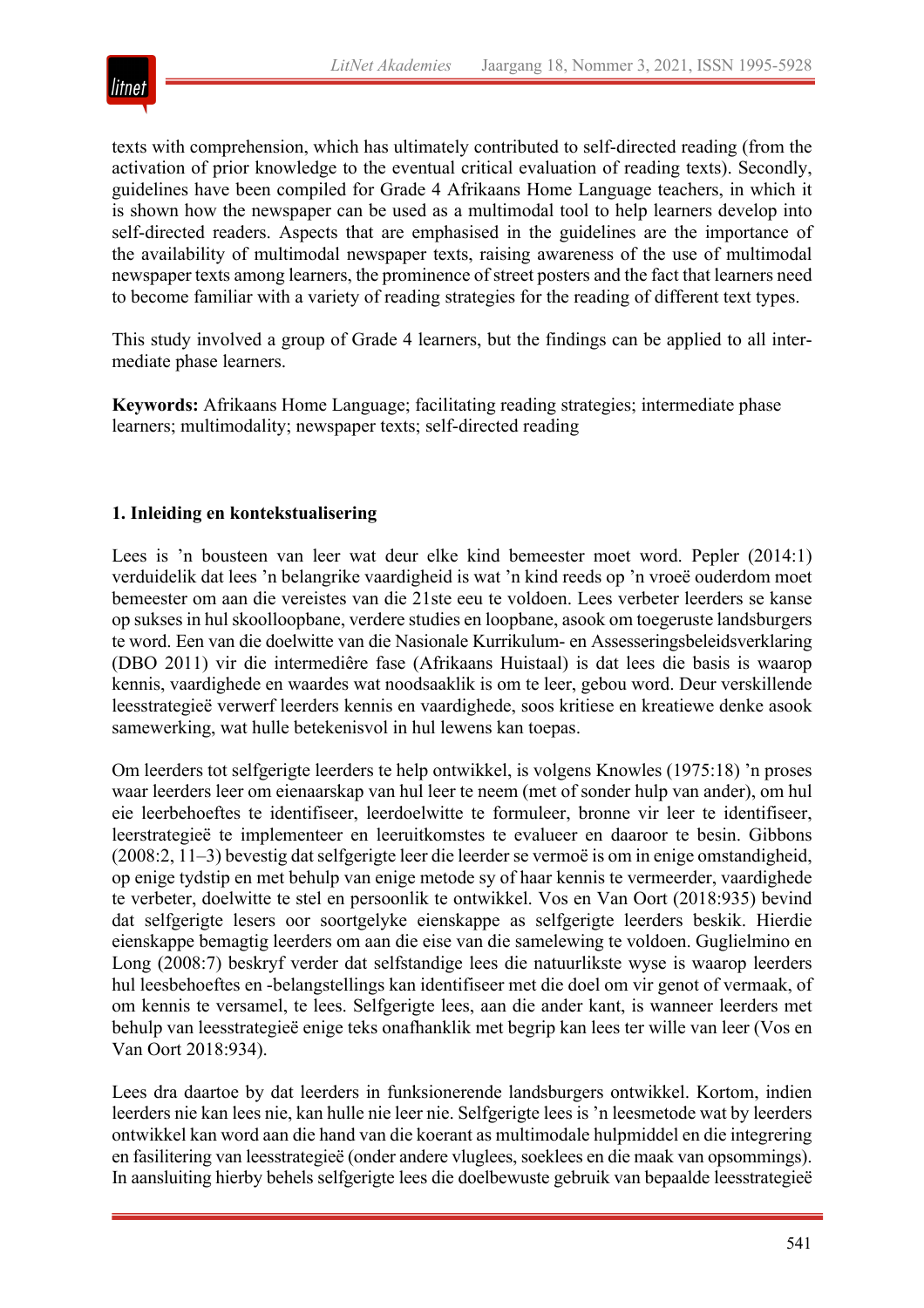

om enige teks onafhanklik te lees (Vos en Van Oort 2018:934). Indien leerders meer uitdagende tekste selfgerig kan lees, sal hulle meer gemotiveerd wees om beter te leer lees en leer en later tot selfgerigte lesers ontwikkel.

Koeranttekste is volgens Le Cordeur (2004:61) 'n gepaste hulpmiddel in die taalklaskamer. Daarom kan taalonderwysers met behulp van multimodale koeranttekste leerders met gepaste leesstrategieë toerus om die gegewe tekste selfgerig en met begrip te lees.

#### **2. Probleemstelling**

Navorsingsresultate oor lees en geletterdheid in Suid-Afrika toon dat die geletterdheidsvlak van leerders in die intermediêre fase swak is (Ramphele 2008:174; Bloch 2009:58). Lessing-Venter en Snyman (2017:869, 887) se navorsing oor lees onder skoolgaande leerders (9 tot 15 jaar oud) bevestig dat Afrikaanse leerders nie daarvan hou om te lees nie en dat minder as 20% van Afrikaanse leerders 'n leeskultuur ontwikkel.

Volgens die onlangse uitslae van die Progress in International Reading Literacy Study (Howie e.a. 2017), 'n internasionale lees- en geletterdheidsassessering, is die geletterdheidsvlak van Suid-Afrikaanse graad 4-leerders die swakste uit 50 lande. Die uitslag wat Suid-Afrikaanse graad 4-leerders behaal het, was 320 punte. Volgens die PIRLS-standaard kan leerders, wat nie die laagste kriterium van 400 punte behaal het nie, nie vir betekenis lees of basiese inligting uit 'n teks verkry om eenvoudige vrae te beantwoord nie.

Le Cordeur (2016:77–89) voorspel dat leerders wat nie doeltreffende leesvaardighede ontwikkel nie, regdeur hul skoolloopbaan, asook na skool, akademies sal sukkel. Snyman (2006:151) verduidelik dat ouers, wat die grondslag van lees by leerders moet lê en rolmodelle van goeie lesers behoort te wees, nie genoegsaam betrokke is by leerders se leesopvoeding nie. Verskeie rolspelers beïnvloed die leesvermoë van 'n kind, asook die motivering van 'n kind om selfgerig te lees. Hierdie rolspelers sluit onder andere ouers en onderwysers in. Snyman (2006:151) noem dat ouers die grondslag van lees by 'n kind lê en dat die onderwyser op hierdie leesgrondslag behoort voort te bou. Lessing-Venter en Snyman (2017:869, 887) beklemtoon verder dat die sosiale rolspelers wat 'n kind behoort te beïnvloed en te motiveer om te lees, nie meer hierdie rol vervul nie. Le Cordeur (2016:5) sluit hierby aan wanneer hy verduidelik dat onderwysers kinders kan leer lees, maar dat 'n liefde vir lees hoofsaaklik by die huis gekweek word. 'n Liefde vir lees word gevolglik op 'n vroeë ouderdom gevestig. Verder skenk taalonderwysers nie voldoende aandag aan lees in die klas nie, aangesien hulle onder druk is om oorlaaide kurrikulumleerinhoude betyds af te handel.

Bogenoemde redes – soos die swak leeskultuur wat in die algemeen bestaan, die onvoldoende voorbeelde wat sosiale rolspelers ten opsigte van lees stel en die gebrek aan leesmotivering en tyd vir lees – lei tot leesvermyding. Leesvermyding het problematiese gevolge, want leerders kan selde gepaste leesstrategieë gebruik om selfgerig te lees. Die koerant as multimodale hulpmiddel – wat een van die voorgeskrewe leestekste volgens die KABV (DBO 2011:10, 11, 17) is – kan daartoe bydra om selfgerigte lees te ontwikkel, aangesien leerders hul behoeftes en belangstellings kan identifiseer en self die verantwoordelikheid vir hul eie lees en leer kan neem.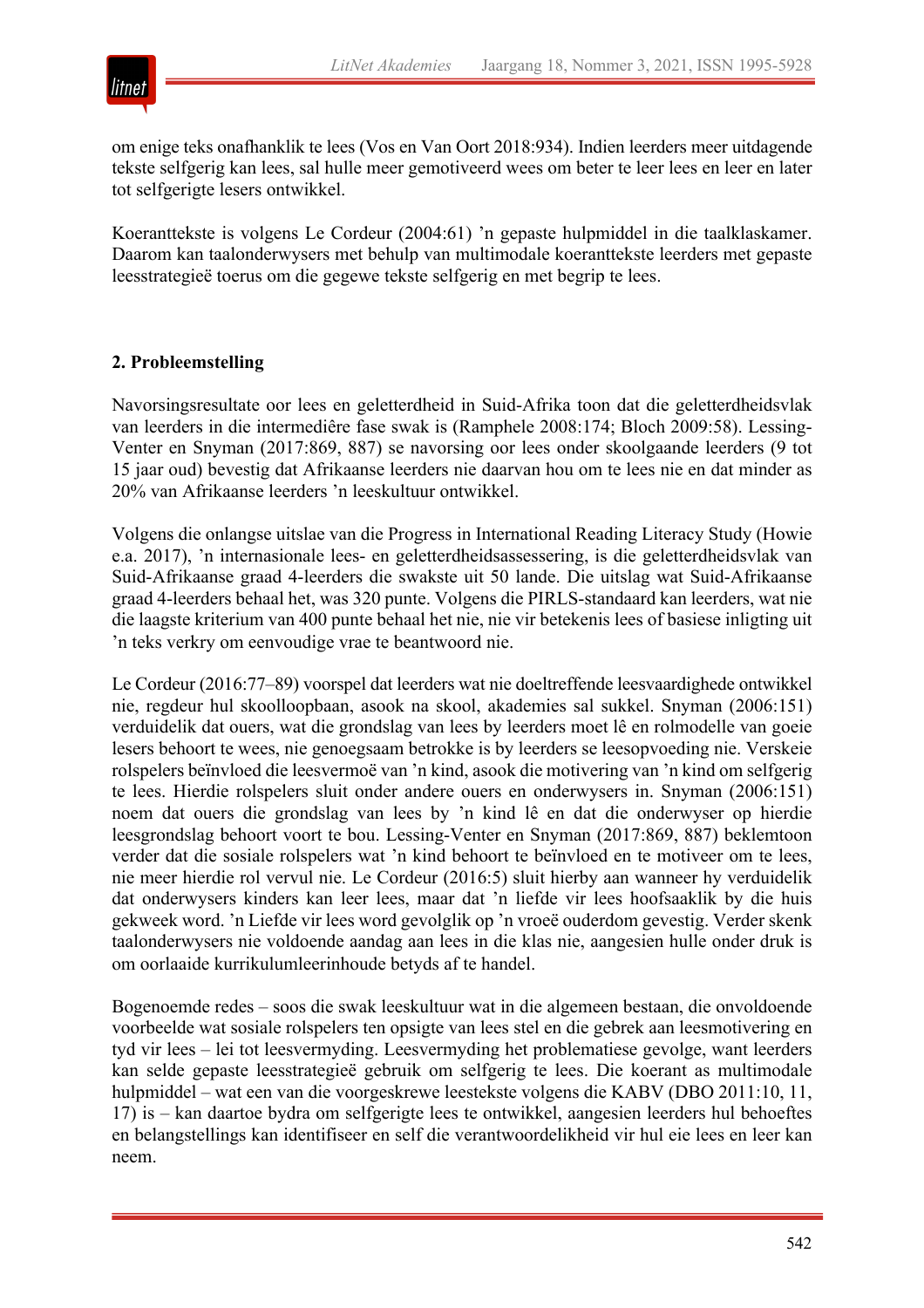

Volgens die KABV (DBO 2011:10) behoort die uiteindelike doelwit te wees om leerders aan te moedig om selfstandige leesgewoontes te ontwikkel. In die KABV (DBO 2011:17) word bepaalde lees- en kykstrategieë vir die taalonderwyser voorgeskryf waarmee leerders bemagtig behoort te word om selfstandige leesvaardighede te ontwikkel en uiteindelik oor hul leesbegrip te kan besin. Leestekste en boeke is oor die algemeen minder beskikbaar en duur, terwyl koerante en digitale tekste meer geredelik beskikbaar en bekostigbaar is (Altbach en Hoshino 2015:14–7; ABC 2017:1). Le Cordeur (2004:225–7) is van mening dat koerante nuttige hulpmiddels is wat 'n interaktiewe leesbenadering moontlik maak. Koerantlees in die klas kan daartoe bydra dat leerders meer wil lees, aangesien heelwat koeranttekste leerders se ervaringsen belangstellingsveld insluit.

Met inagneming van die swak leessituasie in Suid-Afrika, het die onderwyser wat deel van die navorsingspan is, die navorsing onder 'n groep graad 4- Afrikaans Huistaalleerders onderneem met die primêre doelstelling om hierdie leerders te begelei om koeranttekste as multimodale hulpmiddels te gebruik in 'n poging om hulle tot selfgerigte lesers te ontwikkel.

Voortspruitend uit hierdie doelwit is die volgende sekondêre doelstellings geïdentifiseer:

- Die fasilitering van leesstrategieë aan die hand van multimodale hulpmiddels om 'n groep graad 4- Afrikaans Huistaalleerders moontlik tot selfgerigte lesers te laat ontwikkel.
- Die saamstel van riglyne om intermediêrefasetaalonderwysers te begelei om die koerant as multimodale hulpmiddel in die Afrikaans Huistaalklas te gebruik in 'n poging om leerders tot selfgerigte lesers te ontwikkel.

#### **3. Metodologiese verantwoording**

In hierdie artikel word verslag gelewer oor navorsing wat in 2020 by 'n privaat skool in Gauteng onderneem is. Die navorsing het die gebruik van die koerant as multimodale hulpmiddel om 'n groep intermediêrefaseleerders moontlik tot selfgerigte lesers te ontwikkel, behels. Hierdie navorsing is binne die interpretivistiese navorsingsparadigma uitgevoer, aangesien die lees- en kykvaardighede binne die KABV (DBO 2011) bestudeer is. Daar is indringend op leesstrategieë om die koerant te lees gefokus en verskeie koeranttekstipes is ondersoek. Volgens Nieuwenhuis (2007:60) is die doel van interpretivistiese navorsing om 'n situasie te interpreteer en insig daarin te verkry. Volgens Joubert, Hartell en Lombard (2015:9–10) word kennis in die interpretivistiese paradigma hoofsaaklik verkry deur "in gesprek te tree" met die werklikheid.

Voorts was die studie kwalitatief van aard, aangesien verskeie kwalitatiewe data-insamelingsmetodes gebruik is. Waarnemingskontrolelyste, asook pre- en reflektiewe postjoernaalinskrywings, is deur die onderwysernavorser opgestel, ingevul en bygehou met die doel om die data-insameling te verryk. Die onderwysernavorser het 'n lesreeks volgens 'n tematiese benadering (na aanleiding van die literatuurondersoek en dokumentanalise) gekurrikuleer. Elke les het 'n waarnemingskontrolelys (bestaande uit unieke kriteria vir elke les) bevat wat onder meer die leerders se reaksie op die toepaslike gebruik van leesstrategieë in 'n verskeidenheid koeranttekste aangetoon het. Die waarnemings van die leerders se response en leesvordering is op die waarnemingskontrolelyste ingevul. Voordat die lesse aangebied is, is daar vir elke les 'n vooruitskouing van verwagtings ten opsigte van die lesinhoud, die leerders se reaksie tydens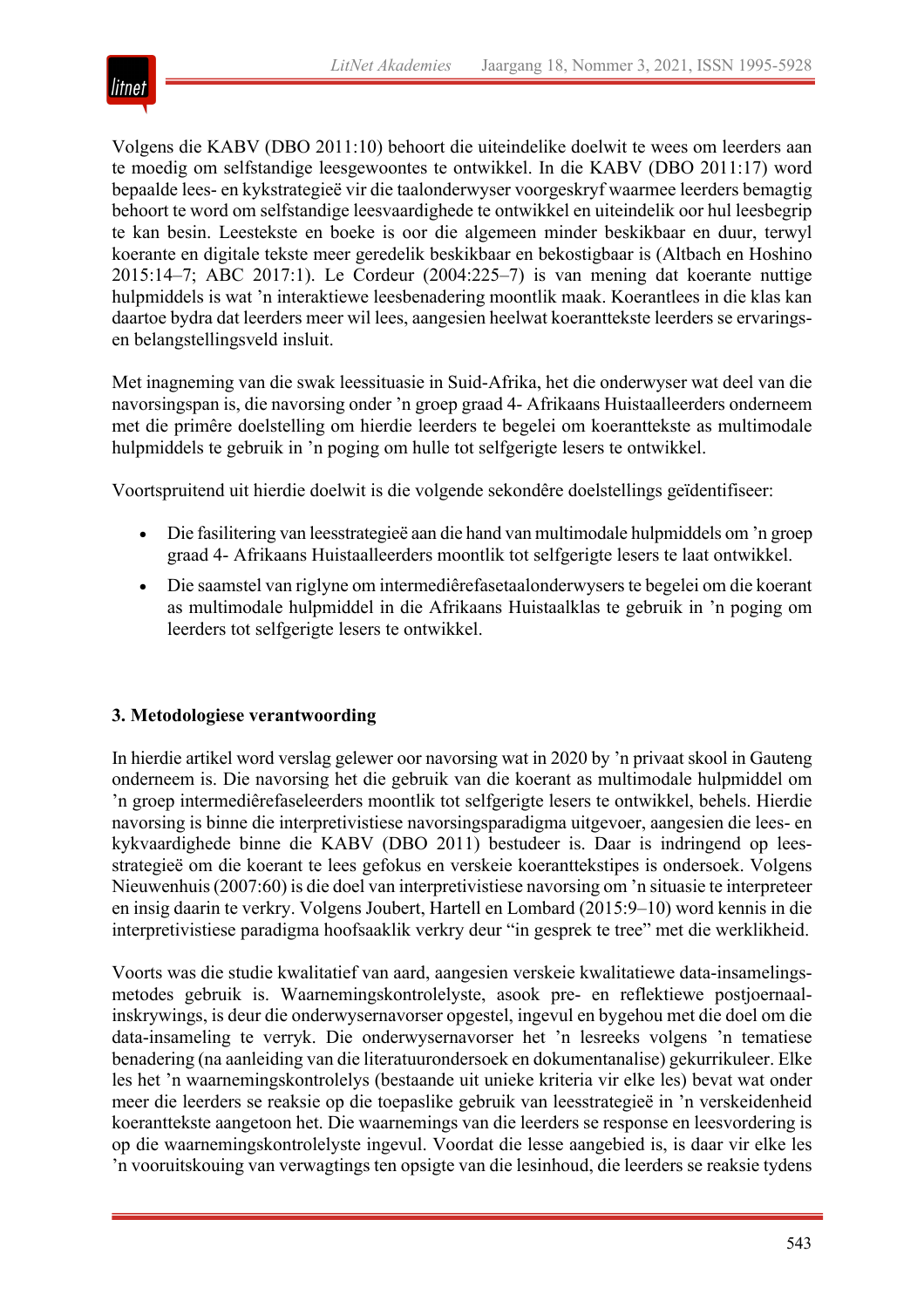

die lesgebeure, asook die verwagte reaksie tydens die lesgebeure in die vorm van 'n prejoernaal opgestel. Na afloop van elke les is die waarnemings van die leerders se reaksie teenoor die koerant, die koeranttekstipes en hul leesvordering, asook hoe hulle die vrae oor die koerant, tekstipes en leesstrategieë kon beantwoord, in die reflektiewe postjoernaal opgeteken. Die data is ontleed en later narratief beskryf. Die studiepopulasie is vir gerieflikheids- en kosteeffektiewe doeleindes bepaal en het uit 45 graad 4- Afrikaans Huistaalleerders bestaan.

Aangesien hierdie studie 'n kwesbare studiepopulasie, naamlik graad 4- Afrikaans Huistaalleerders ingesluit het, is etiese goedkeuring by die etiekkomitee van die betrokke instansie verkry om die studie uit te voer. Volgens die etiekvereistes van hierdie komitee het die primêre navorser ingeligte skriftelike toestemming van die skoolhoof, beheerliggaam, ouers en leerders van die betrokke skool verkry.

# **4. Literatuurondersoek**

'n Literatuurondersoek van die huidige leessituasie in Suid-Afrika is onderneem. Voorts is die koerant as 'n multimodale hulpmiddel ondersoek om te bepaal hoe die taalonderwyser in die intermediêre fase leesstrategieë kan gebruik om selfgerigte lees te ontwikkel.

# *4.1 Die huidige leessituasie in Suid-Afrika*

Combrinck van die Sentrum vir Evaluering en Assessering het aan Klopper (2017:1) verduidelik dat die vermoë om te lees die sleutel tot akademiese en toekomstige sukses is. Vos (2014:239) noem dat die integrale aard en waarde van lees gesetel is in die voordele wat dit vir die leerder inhou. Hierdie voordele sluit, volgens Lawrence, Le Cordeur, Van der Merwe, Van der Vyver en Van Oort (2014:126), kennisverwerwing en beter akademiese prestasie in, asook om die wêreld beter te verstaan, algemene kennis en woordeskat uit te brei en denkprosesse te verbreed.

Vervolgens word die Progress in International Reading Literacy (PIRLS)-dokument en die Teaching and Learning International Survey (TALIS)-dokument, waaruit dit duidelik na vore kom dat die leessituasie in Suid-Afrika, veral onder graad 4-leerders, swak is, bespreek.

#### *4.1.1 Progress in International Reading Literacy (PIRLS)*

Volgens Mullis, Martin, Foy en Hooper (2017:1) kan agt uit tien graad 4-leerders in Suid-Afrika nie met begrip lees nie. Hierdie uitspraak volg na die mees onlangse uitslae van die Progress in International Reading Literacy (PIRLS)-assessering (2016). Die PIRLS is 'n geletterdheidstoets wat elke vyf jaar geskryf word waarin die nuutste assesseringsmetodes gebruik word om leerders in graad 4 se geletterdheidsvlakke te meet. Volgens Mullis e.a. (2017:3) fokus die PIRLS-assessering op twee hoofpilare van lees, naamlik lees vir 'n literêre ervaring en lees om inligting te bekom en te gebruik.

Leesbegripprosesse wat op die gebruik van belangrike inligting fokus, word geïntegreer naamlik die maak van afleidings, die interpretering en integrering van idees en inligting en die evaluering van inhoud en tekselemente. Die uitslae van die PIRLS (2016) dui daarop dat die leesvermoë en -begrip van Suid-Afrikaanse graad 4-leerders kommerwekkend swak is. Altesaam 12 810 Suid-Afrikaanse graad 4-leerders uit 293 skole se leesbegripsvaardighede is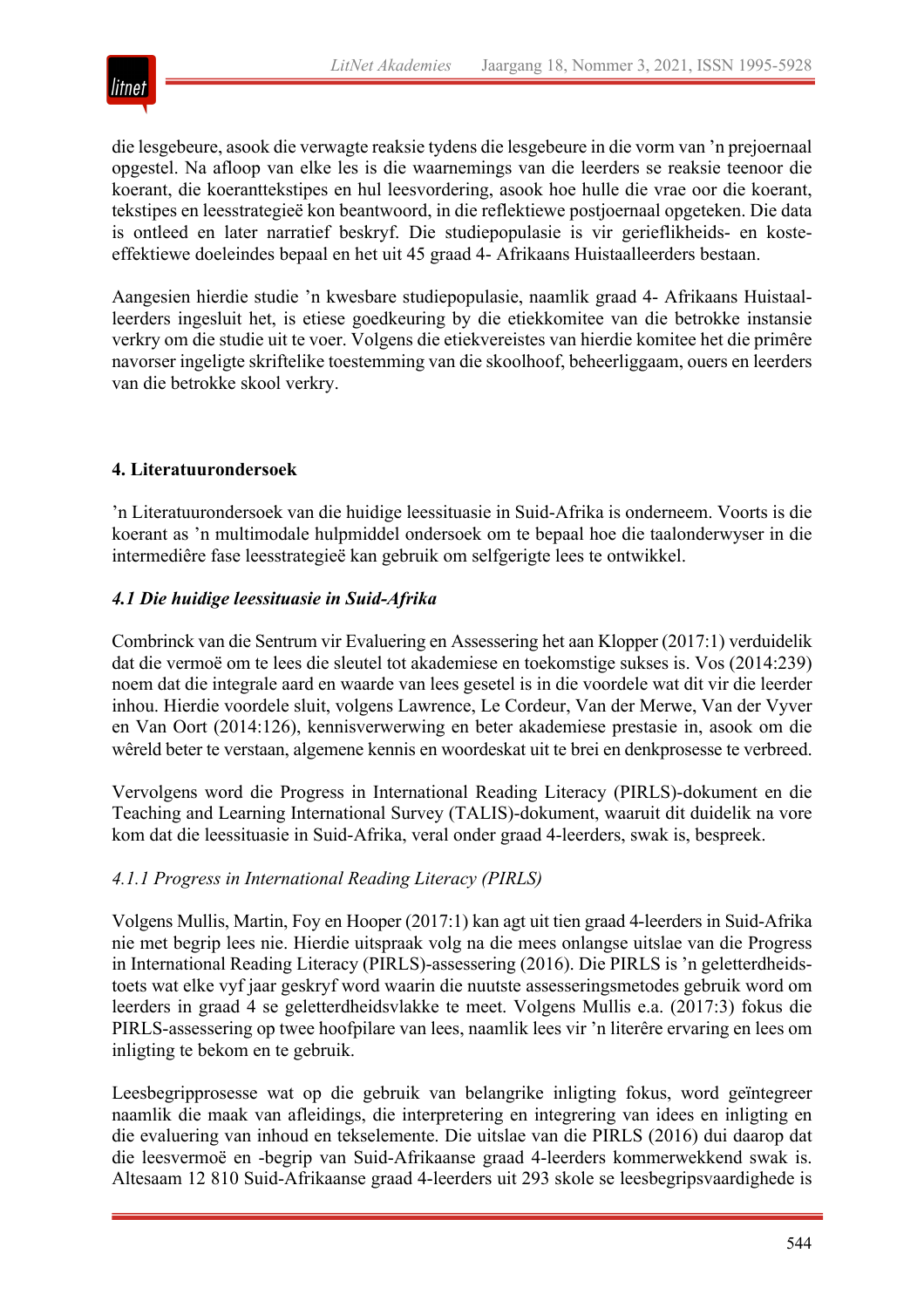

geassesseer. Die leerders was verteenwoordigend van die elf amptelike tale uit al nege provinsies. In vergelyking met die res van die deelnemende lande en ekonomieë het die Suid-Afrikaanse leerders swak gevaar en laaste geëindig uit die 50 lande en ekonomieë wat aan die PIRLStoetse deelgeneem het. Dit blyk duidelik dat lees 'n groot uitdaging in Suid-Afrika is. 'n Totaal van 78% van graad 4-leerders kon nie die laagste leesvlak in die PIRLS-assessering behaal nie. Suid-Afrikaanse skole het ook 200 punte minder as die gemiddelde 500 punte behaal (PIRLS 2016:23; Mullis e.a. 2017:1).

# *4.1.2 Teaching and Learning International Survey (TALIS)*

Die uitslae van die Teaching and Learning International Survey (TALIS), waaraan Suid-Afrika in 2018 deelgeneem het, bevestig dat baie Suid-Afrikaanse onderwysers nie genoegsaam opgelei is om leerders vir die toekoms voor te berei nie (Jerrim en Sims 2019). Die doel van die TALIS-opname is om inligting van onderwysers en skoolleiers oor hul werksomstandighede in te samel. Hierdie opname is onder onderwysers wat leerders in private en departementele leeromgewings van graad 1 tot 12 onderrig, gedoen. Ongeveer 260 000 onderwysers in 15 000 skole van 48 lande en ekonomieë het in 2018 aan hierdie opname deelgeneem.

Die opname het bevind dat Suid-Afrikaanse skole meer boelie-insidente, dwelm- en alkoholverwante voorvalle asook misdaad, soos diefstal en vandalisme, ondervind as enige van die ander 48 deelnemende lande en ekonomieë se skole. Die negatiewe Suid-Afrikaanse leeromgewing dra by tot die vandalisering van boeke en selfs voorvalle waar biblioteke afgebrand word. In een so 'n voorval is 'n multimiljoenrandbiblioteek in Ottosdal (Noordwesprovinsie) afgebrand (Nel 2019:1). Volgens Nel (2019:1) het hierdie biblioteek 'n afdeling vir blindes en 'n speelgoedbiblioteek vir kinders ingesluit. Die biblioteek is in 2014 klaar gebou en het ten doel gehad om mense in laer sosio-ekonomiese omstandighede op te hef. Soortgelyke voorvalle wat plaasgevind het, soos deur Ritchie (2018:1) berig, was die 75 skole in die Kimberleyomgewing wat tydelik gesluit is en waar onderrig opgeskort is as gevolg van protesaksies teen hoë elektrisiteitstariewe. In 2014, soos berig deur Petersen (2014:1), is 'n biblioteek in die buitewyke van Johannesburg afgebrand – weereens 'n nadraai van protesaksies. Die afbrand en beskadiging van biblioteke het tot gevolg dat leerders en studente nie toegang tot waardevolle inligting kan kry nie. Biblioteke is waardevolle sosiale hulpbronne wat werksgeleenthede inhou, inligting aan studente en leerders verskaf, internet- en fotokopieerfasiliteite bevat, die leesvaardighede van die publiek probeer verbeter en die leesbehoeftes wat reeds bestaan, aanvul (Departement van Kuns en Kultuur 2013).

Die Departement van Basiese Onderwys poog egter om 'n beter leeskultuur in Suid-Afrika te skep. Indien hierdie TALIS-opname, asook die swak PIRLS-uitslae (2016), in ag geneem word, is dit duidelik dat die leeskultuur in Suid-Afrika moet verbeter (DBO 2015).

#### *4.2 Pogings om die leessituasie in Suid-Afrika te verbeter*

Die Nasionale Kurrikulum- en Assesseringsbeleidsverklaring (DBO 2011), Nasionale Leesstrategie-dokument (DBO 2008), Read to Lead-veldtog (DBO 2015) asook Nal'ibali-veldtog (Bloch 2015) is van die pogings wat geloods is om die leessituasie in Suid-Afrika te verbeter. Hierdie dokumente en veldtogte word vervolgens bespreek.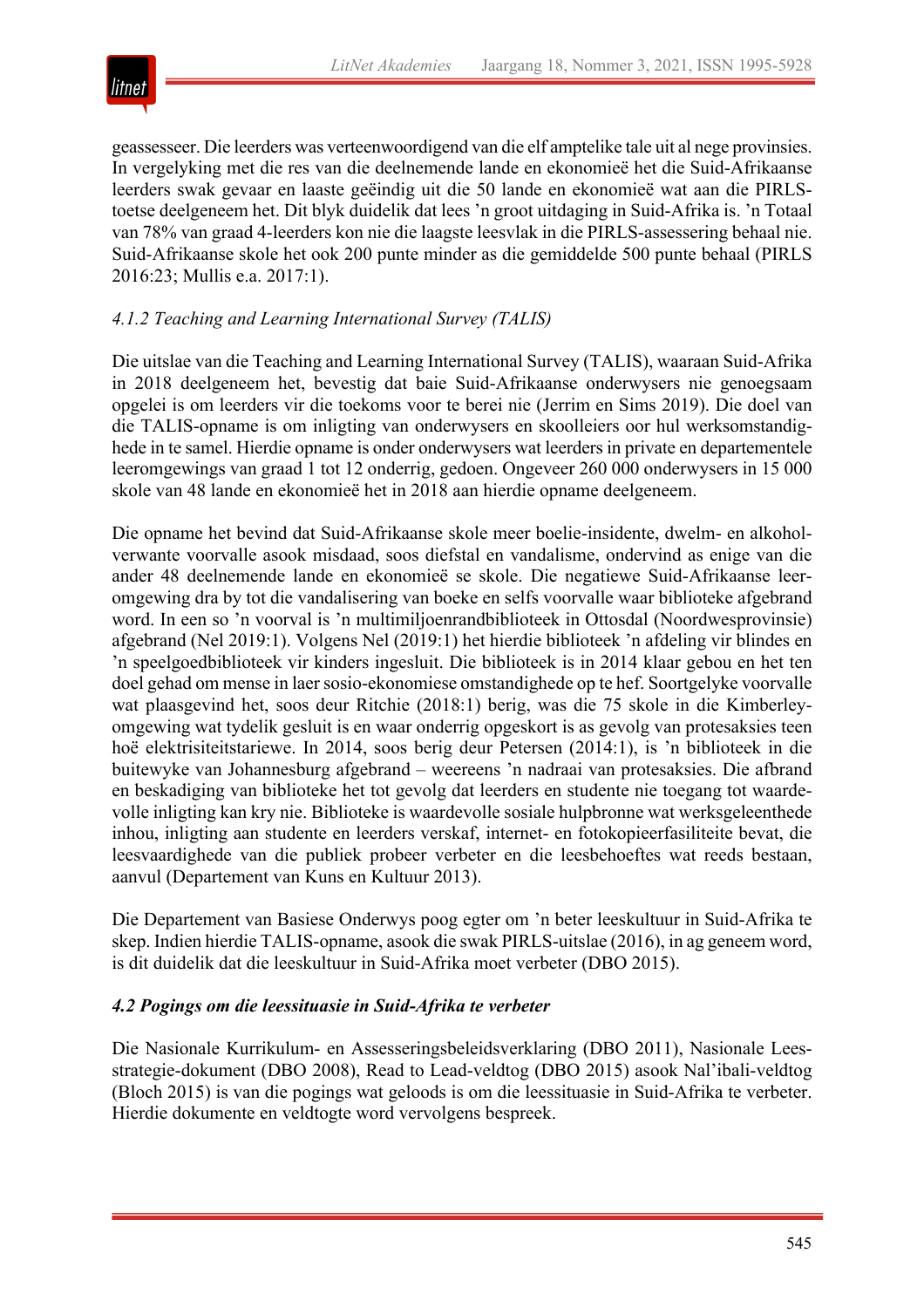

# *4.2.1 Nasionale Kurrikulum- en Assesseringsbeleidsverklaring (KABV)*

Die Nasionale Kurrikulum- en Assesseringsbeleidsverklaring (DBO 2011) is die beleidsdokument wat tans in Suid-Afrikaanse skole gebruik word. Die KABV (DBO 2011) se doelwitte is om leerders, ongeag hul sosio-ekonomiese agtergrond, ras, geslag, fisieke of intellektuele vermoëns, toe te rus met die kennis, vaardighede en waardes wat nodig is vir selfvervulling en betekenisvolle deelname in die samelewing as burgers van 'n vrye land.

Die KABV is gebaseer op vordering tussen grade en ook vanaf die eenvoudige tot die ingewikkelde. Volgens die KABV (DBO 2011:29) moet graad 4- Afrikaans Huistaalleerders korter leestekste (soos koeranttekste) van 60 tot 70 woorde kan verstaan. Hierdie leerders behoort ook leesbegriptekste van 150 woorde met begrip te kan lees. Uit die KABV (DBO 2011:28) blyk koerantlees 'n vaardigheid te wees wat leerders gedurende hul skoolloopbaan moet bemeester. Daar word aanbeveel dat huistaalonderwysers 'n versameling mediatekste, soos koerante en advertensies, in die klaskamer beskikbaar moet hê.

#### *4.2.2 Nasionale Leesstrategie*

Die swak geletterdheidsvlakke onder Suid-Afrikaanse leerders het gelei tot die daarstelling van die Nasionale Leesstrategie (DBO 2008). Hierdie strategie het deel gevorm van nasionale veldtogte met die hoop om leesgeletterdheid teen 2015 met 50% te verbeter.

In die Nasionale Leesstrategie (DBO 2008) word aangevoer dat Suid-Afrikaanse leerders se leesvermoëns kan verbeter. Dit kan gedoen word deur aandag te skenk aan taalonderwysers se opleiding ten opsigte van leesonderrig en -onderrigmetodes en hulle bewus te maak van leerders se leesbehoeftes. Die onderwyser-leerder-ratio moet aangespreek word en voldoende leestekste en -materiaal moet in klaskamers beskikbaar wees. Daar moet genoegsame leesmateriaal in die skoolomgewing en makliker toegang tot skoolbiblioteke wees. Leerders moet weekliks aan lees blootgestel word en daar moet genoegsame klastyd aan lees afgestaan word. As ouers ongeletterd is en nie hul kinders met huis- of leeswerk kan ondersteun nie, behoort hulp (byvoorbeeld naskoolse sorgsentrum/s) in hierdie behoefte te voorsien. Onderwysers moet leerders aanmoedig om die tegnologie te gebruik om verdere leesmateriaal te bekom en nie net om speletjies te speel of toepassings en sosiale media te gebruik nie.

#### *4.2.3 Read to Lead-veldtog*

Nog 'n poging om lees in Suid-Afrika te verbeter is die Departement van Basiese Onderwys se Read to Lead-veldtog wat in 2015 van stapel gestuur is. Hierdie veldtog het volgens die DBO (2015:2) ten doel om lees te bevorder en 'n leeskultuur te skep. Die Departement van Onderwys moedig skole aan om 'n verpligte 30 minute per week aan selfstandige lees te wy. Die volgende doelwit van die Read to Lead-veldtog is om boeke meer algemeen beskikbaar te stel, onder meer deur 'n duisend skoolbiblioteke teen 2020 op te rig (DBO 2015). Teen 2019 het die regeringsorganisasies ondersteuning vanaf die privaat sektor bekom om die biblioteke lewensvatbaar en volhoubaar te maak deur die nodige leesmateriaal te bekom (DBO 2019).

#### *4.2.4 Nal'ibali-veldtog*

'n Verdere inisiatief wat poog om 'n leeskultuur in Suid-Afrika te vestig, is die Nal'ibaliveldtog. Die Nal'ibali-veldtog (2019:1) het ten doel om leerders se leesgewoontes en -behoeftes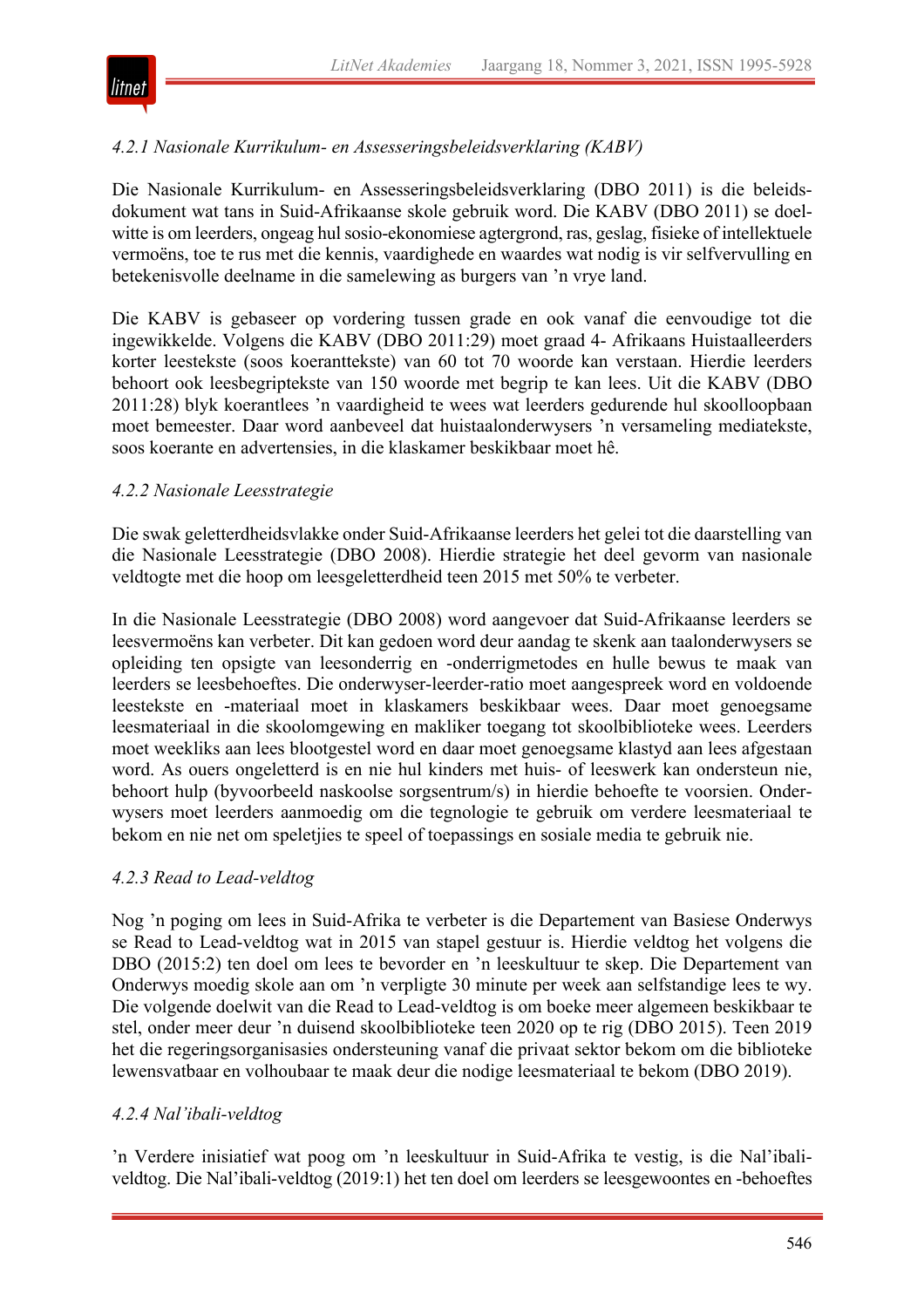

te verstaan om sodoende 'n verskeidenheid leestekste in verskillende tale aan leerders beskikbaar te stel. Hierdie veldtog maak staat op die ondersteuning van mentorskappe en samewerking met gemeenskappe, leesklubs, geletterdheidsorganisasies en vrywilligers van alle ouderdomme, asook die media, waardeur die Nal'ibali-veldtog poog om 'n leeskultuur by jong lesers te laat posvat. Die Nal'ibali-veldtog (2019:1) streef daarna om volwassenes regoor die land in staat te stel om geletterdheid en lees-vir-genot-aktiwiteite met kinders te beoefen deur veeltaligheid en die gebruik van moedertale te bevorder, asook die gebruik van lees en skryf deur middel van lees vir persoonlike betekenis en bevrediging. Bloch (2015:4) verduidelik dat die doel van die veldtog is om lees vir jong lesers genotvol te maak. Daar word gepoog om leerders se leespotensiaal, -motivering en geletterdheid te help ontwikkel deur middel van lees en die vertel van stories.

#### *4.3 Koerante as multimodale hulpmiddels*

Volgens Le Cordeur (1991:133) en De Beer en De Beer (1997:174–98) is die gebruik van koerante in die taalklas nie onbekend nie. Die bewuste gebruik van hierdie multimediatekste, soos onder andere die koerant wat leerders se ervarings- en belangstellingsvelde betrek, verseker effektiewe interaksie tussen teks en leerder en die verskillende taalvaardighede, in die besonder kreatiewe skryfwerk, kan ontwikkel word.

In 'n digitale en tegnologiese moderne milieu kan 'n *koerant* steeds as 'n waardevolle multimodale hulpmiddel in die Afrikaansklas dien om leerders se leesvermoëns te ontwikkel. Die *Handwoordeboek van die Afrikaanse Taal* (HAT) (Odendal en Gouws 2005:592) definieer *koerant* as 'n nuusblad wat daagliks of weekliks uitgegee word met aktuele nuusberigte, kommentaar oor ekonomie, kultuur, sport, vermaak en politieke beleid, advertensies, foto's en ander algemene artikels. Dikwels lewer joernaliste en spotprentkunstenaars deur koerante kommentaar oor aktuele nuus en voorts word, onder meer, briewe met kommentaar van lesers ook daarin geplaas. Koerante verskaf inligting oor plaaslike en internasionale nuuswaardige gebeure wat die algemene kennis van leerders kan uitbrei.

Volgens die KABV (DBO 2011:28) behoort koerante in die taalklaskamer gebruik te word omdat dit veelsydig is en uit 'n verskeidenheid tekstipes bestaan wat die KABV vir leerders in die intermediêre fase voorskryf om te lees, na te kyk en self te produseer. Koerante is 'n goeie bron van eietydse, aktuele inligting wat lees kan bevorder, hetsy as gedrukte of digitale bron. Voorts kan koerante vir individuele of groepaktiwiteite in die taalklaskamer gebruik word.

Indien leerders se leesvaardighede deur die gebruik van gepaste leesstrategieë ontwikkel kan word en hul belangstelling sodanig deur die koerant geprikkel kan word, kan dit hulle motiveer om selfgerig te lees.

#### *4.4 Selfgerigte en selfstandige lees*

In die 21ste eeu is kennis en inligting toenemend besig om te vermeerder. Tegnologie wat aanhoudend ontwikkel, vereenvoudig kommunikasie deur meer mense daaraan bloot te stel en aan al hoe meer mense toegang tot hierdie digitale wêreld te verskaf (Zhoc en Chen 2016:245– 50). Hierdie verandering bring mee dat leerders vaardighede en tegnieke, soos selfgerigte leer, moet aanleer om tred te hou met die veranderende wêreld.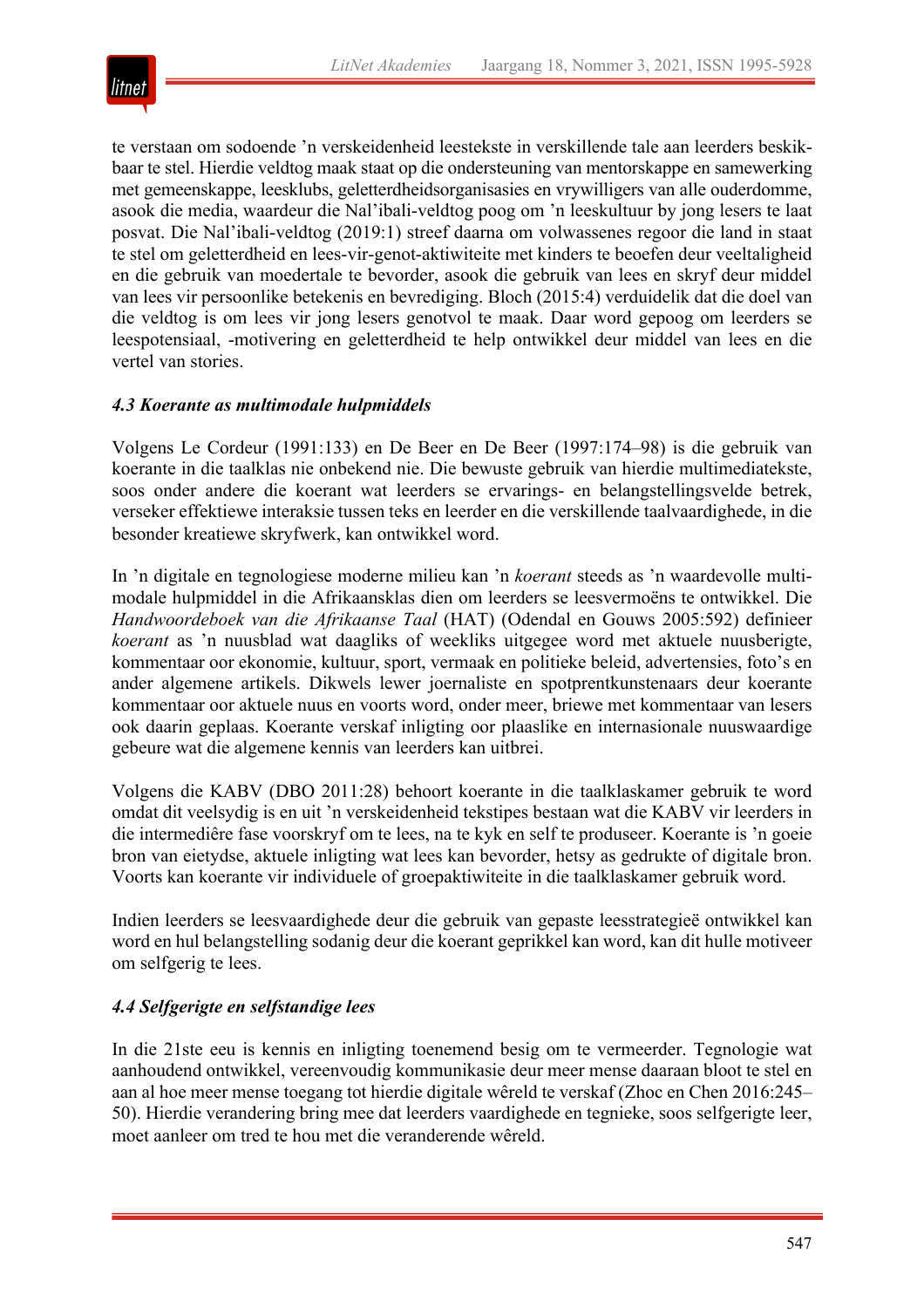

# *4.4.1 Selfgerigte leer en selfgerigte lees*

Om leerders tot selfgerigte leerders te help ontwikkel, is volgens Knowles (1975:18) 'n proses waar leerders leer om eienaarskap van hul leer te neem (met of sonder hulp van ander), om hul eie leerbehoeftes te identifiseer, leerdoelwitte te formuleer, bronne vir leer te identifiseer, leerstrategieë te implementeer en leeruitkomstes te evalueer en daaroor te besin.

'n Groep graad 4- Afrikaans Huistaalleerders is deur die onderwysernavorser uitgedaag om eienaarskap van hul lees te neem deur die koerant as multimodale hulpmiddel te gebruik. Die leerders moes verskillende koeranttekstipes wat interessante inligting bevat, kon identifiseer, aan die hand van voorgeskrewe leesstrategieë met begrip kon lees, vrae kon stel om hulle van verhelderende inligting te voorsien en na afloop van elke les kon besin oor die leesteks en aktiwiteit.

Williamson (2007:68) wys daarop dat*selfgerigtheid* die basis van alle leer (formeel en informeel) vorm. Volgens Savin-Baden en Major (2004:14) word die leerder deur selfgerigte leer bemagtig om 'n vrye, volwasse en outentieke self te wees. Premkumar, Pahwa, Banerjee, Baptiste, Bhatt en Lim (2014:934–43) is van mening dat selfgerigte leer slegs kan plaasvind indien 'n leerder outonomie oor die leerproses kan neem en met begrip leer. Holec (1981:1) verduidelik dat leerderoutonomie plaasvind wanneer 'n leerder verantwoordelikheid vir sy of haar eie leer kan neem en daaroor kan besin.

Om leerders tot selfgerigte lees aan te moedig, is dit nodig om hul leesbehoeftes te verstaan. Volgens Faber (2013:12) is dit belangrik om 'n positiewe ingesteldheid teenoor lees by leerders te ontwikkel om sodoende by te dra tot leesgeletterdheidsvaardighede. Adams (1990:6) bevestig dat 'n liefde vir lees by leerders gekweek moet word, omdat dit nie net hul leesvaardighede verbeter nie, maar ook tot selfgerigte lees kan lei.

#### *4.4.2 Leesmetodes en selfstandige lees*

Deur verskillende leesmetodes verwerf leerders kennis en vaardighede, soos kritiese en kreatiewe denke asook samewerking, wat hulle betekenisvol in hul lewens kan toepas. Volgens die KABV (DBO 2011:8) word die basis van lees in die grondslagfase (graad R tot 3) gelê en daar word in die intermediêre fase hierop voortgebou. Die KABV (DBO 2011:8) stel voor dat verskillende *leesmetodes* in die klaskamer gebruik word. Gedeelde lees, waar die hele klas gesamentlik aan 'n leesaktiwiteit deelneem, kan aan die begin van graad 4 gebruik word om leerders in hierdie fase te lei. Metodes soos lees saam met die hele klas en lees vir die hele klas kan ook gebruik word (DBO 2011:10).

Onafhanklike lees, groepsbegeleide lees, selfstandige lees en lees in pare is leesmetodes wat geleidelik geïmplementeer kan word om leerders aan te moedig om meer selfstandig te lees. Selfstandige lees wat in die onderrigplanne gestipuleer word, moet in die tyd wat vir lees toegeken is, geakkommodeer word (DBO 2011:10).

Volgens die KABV-riglyne (DBO 2011:15) moet leerders selfstandig kan lees deur 'n verskeidenheid tekste vir genot, vir inligting en vir leer te lees. Leerders moet aangemoedig word om in hul vrye tyd boeke van hul eie keuse selfstandig te lees. In die KABV (DBO 2011:35) word verder verduidelik dat die tekste wat leerders kies om te lees uit die klasleesboek of -leesreeks kan kom, maar dit kan ook ander boeke wees wat die voorgeskrewe tekstipes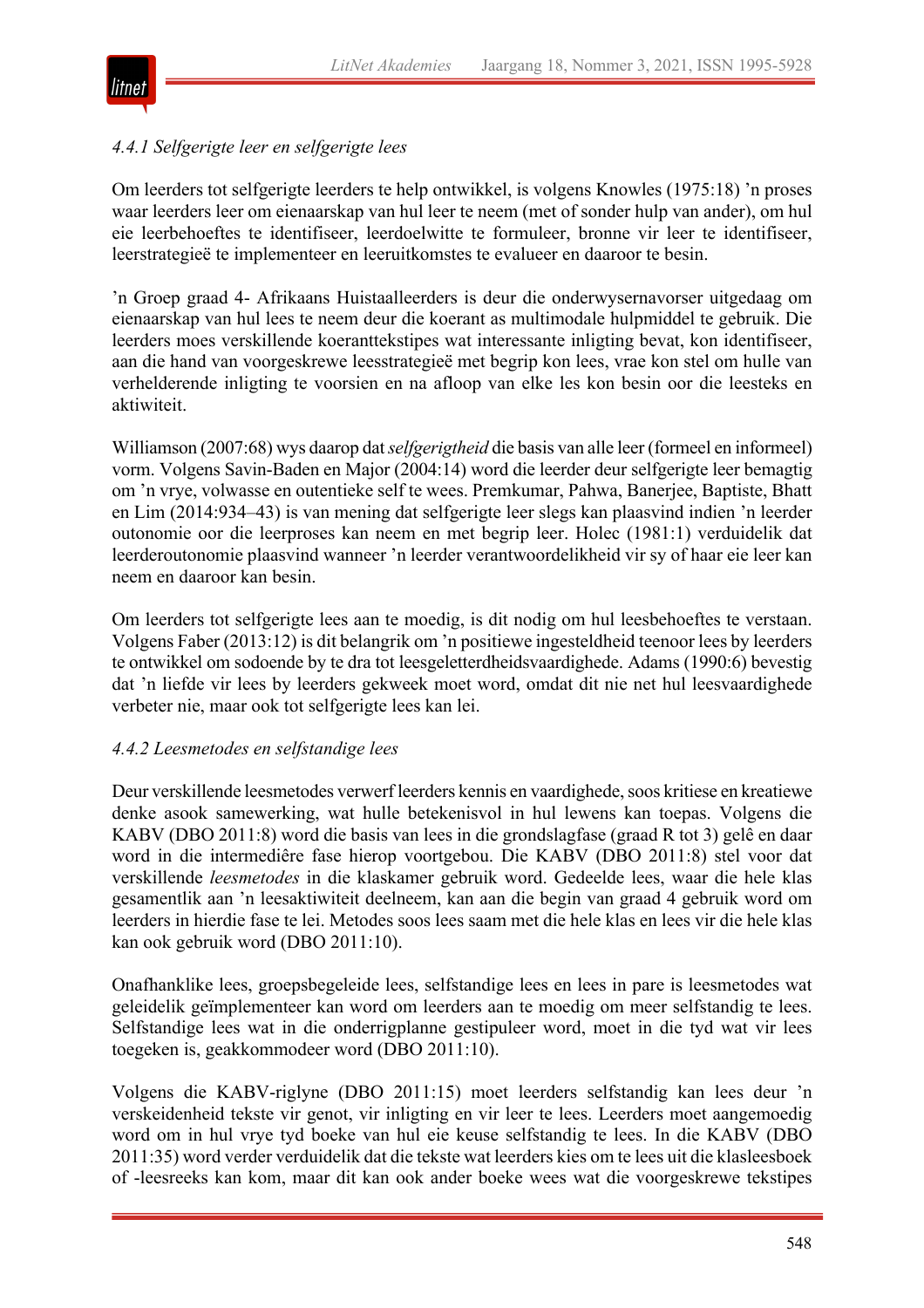

ondersteun. Die uiteindelike doel daarvan is om leerders te motiveer om selfstandig te lees en 'n onafhanklike leesgewoonte te ontwikkel. Gedurende individuele leessessies moet leerders die geleentheid gegun word om boeke binne hul eie belangstellingsvelde te lees en daaroor te besin, omdat leerders verkies om oor hul eie ervarings- en belangstellingsvelde te lees (Le Cordeur 2004:225–7). Volgens Khodabandehiou, Jahandar, Seyedi en Dolat (2012:5) kan selfgerigtheid in die taalklaskamer bevorder word deur onderwysers wat leerders by leesprosesse betrek deur toepaslike leesstrategieë te gebruik. Vos en Van Oort (2018:934) sluit hierby aan en sê dat selfgerigte lees is wanneer leerders met behulp van leesstrategieë enige teks onafhanklik en met begrip kan lees ter wille van leer.

#### *4.5 Ontwikkelingsvlak van intermediêrefaseleerders wat hul leesbehoeftes kan beïnvloed*

Om intermediêrefaseleerders te begelei om tot selfgerigte lesers te ontwikkel, is dit vir die taalonderwyser belangrik om hierdie groep leerders se leesbehoeftes te verstaan en daarom moet hul ontwikkelingstadium in ag geneem word. Tydens die groei na volwassenheid verloop verskillende fases in 'n mens se lewe, waaronder die middelkinderfase.

Intermediêrefaseleerders bevind hulle in hierdie ontwikkelingsfase. Ten spyte van onderlinge individuele verskille, kan algemene ontwikkelingsneigings ten opsigte van liggaamlike, kognitiewe, persoonlike en sosiale ontwikkeling aangetoon word (Strydom en Du Plessis 2000:147; Louw en Louw 2014:280–389).

Die ontwikkelingstadium van die kind moet in ag geneem word wanneer leerders gemotiveer word om koerante selfgerig te lees. Die leerder moet byvoorbeeld fisiek in staat wees om 'n koerant met gemak te kan hanteer. Die keuse van voorgeskrewe leesmateriaal kan bepaal of leerders selfgerig sal lees, al dan nie. Sweet en Guthrie (1996:660) verduidelik dat leerders sal lees indien hulle met die karakters en die gebeure in die verhaal kan identifiseer.

Lees kan bydra tot leerders se ontwikkeling op verskillende vlakke. Die belangstellingsveld en die leefwêreld van leerders behoort deur die keuse van 'n leesteks weerspieël te word (Le Cordeur 2004:225–7). Volgens Nilsen en Donelson (1980:13) kan intermediêrefaseleerders (op die ouderdom van nege tot elf jaar oud) verdiep raak in die letterkunde. Hulle geniet tekste soos reeksboeke, fantasie en sekere tekste wat in die koerant voorkom, soos dierestories, humoristiese tekste en strokiesprente. Leesgedrag wat van nege- tot elfjariges verwag kan word, is dat hulle kan lees terwyl daaglikse opdragte uitgevoer word, lees terwyl daar gereis word, vriende maak met die biblioteekpersoneel, gereeld boeke uitneem en begin om van spesifieke genres of outeurs te hou (Lessing-Venter en Snyman 2017:872). Voorgeskrewe of selfgekose leestekste vir intermediêrefaseleerders behoort aan sekere literêre funksies te voldoen.

Volgens Van Coillie (1999:17) behoort tekste vir intermediêrefaseleerders eerstens ontspanning te bied. Indien die teks ontspannend is, is dit een van die grootste motiverings vir 'n jong leser om selfgerig verder te lees. Ontspannende tekste is nie uitsluitlik rustige verhale nie. Spanningsvolle tekste waarin die goeie die kwaad oorwin, ontlaai opgeboude spanning. Snyman (2004:5) noem dat boeke wat te dik is hierdie leerders kan ontmoedig om te lees, terwyl interessante en kleurvolle prente of foto's belangrik is vir jong lesers se leesmotivering.

Intermediêrefaseleerders se verbeelding kan geprikkel word wanneer hulle hulself in die verhaal inleef (Heath 2004:8–12). Visuele tekste, soos foto's of illustrasies, dra by tot die ontwikkeling van leerders se verbeeldingswêreld. Hierdie verbeeldingswêreld kan leerders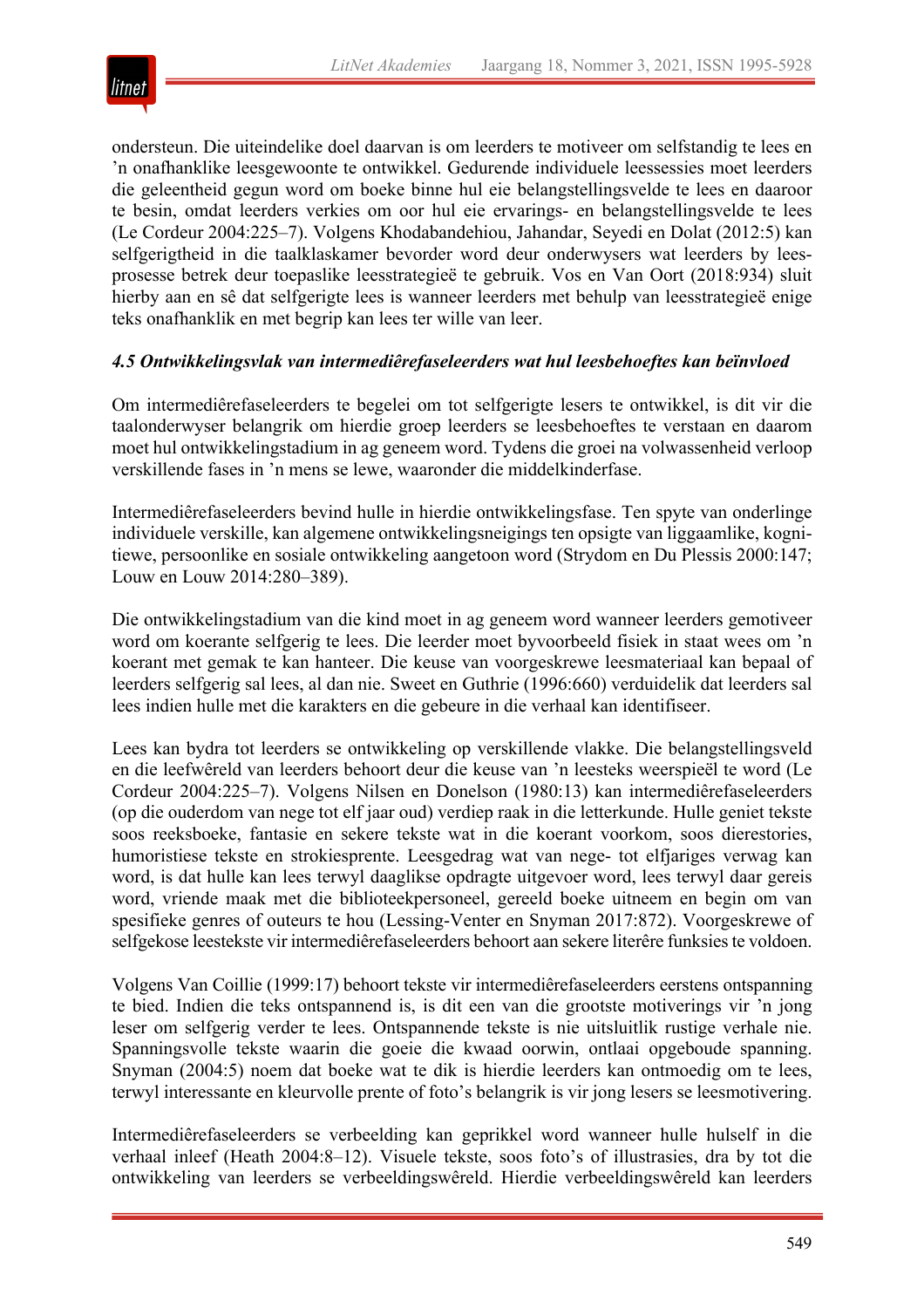

help om moeilike situasies in hul eie lewens te hanteer en gee ook aan hulle vrymoedigheid om steeds kind te wees. Van Coillie (1999:18) verduidelik voorts dat leerders se kreatiwiteit geprikkel moet word. Stimulerende, fantasieryke leestekste bied ruimte aan leerders om hul verbeelding te gebruik en hulself in gebeure in te leef, asof hulle deel van die teks vorm. Oorspronklike, realistiese tekste – soos koeranttekste – moedig jong lesers aan om 'n onbekende wêreld en die ervaringswêreld van ander te betree en sodoende met 'n ander perspektief na hulself en ander individue te kyk (Van Coillie 1999:18).

Lohann (1967:3) verduidelik dat lees leerders se emosionele intelligensie versterk. Die emosionele intelligensie van leerders kan aangevul word deur literatuur wat aan hulle voorgelees word of literatuur wat hulle self lees, sodat hulle emosioneel gebalanseerd kan ontwikkel. Volgens Goleman (1996:22) bestaan daar vyf basiese elemente ten opsigte van intermediêrefaseleerders se emosionele intelligensie, naamlik selfbewustheid, emosiebeheer, angshantering, selfmotivering en sensitiwiteit teenoor ander. Norton en Norton (2011:4) meen dat dit belangrik is dat leerders se emosionele intelligensie op 'n vroeë ouderdom ontwikkel moet word. Van Coillie (1999:19) sluit hierby aan en noem dat verhale insig in gevoelens en ervaring bied en sodoende kan help om emosies te verwerk. Leestekste kan dus 'n rol speel in die vestiging van emosionele veiligheid by 'n leerder. Tydens die lees van 'n leesteks ondergaan leerders 'n emosionele proses wanneer hulle iets van hulself in die gevoelens van karakters herken. Lees kan jong lesers waardevolle lesse leer om met nuwe gevoelens, soos verliefdheid, en pynlike ervarings of gebeure om te gaan en dit te begryp en te verwerk (Van Coillie 1999:19–20).

'n Holistiese benadering tot literatuur en tekste (soos koeranttekste) kan daartoe bydra dat leerders se algehele ontwikkeling ten opsigte van kognitiewe vermoëns, persoonlikheid en sosiale intelligensie verbeter sodat hulle hul plek in die samelewing kan volstaan (Heath 2004:8–12). Verder verduidelik Van Coillie (1999:20) die opvoedkundige funksie van leestekste vir jong lesers. Tekste verteenwoordig 'n bepaalde kultuur en bied aan die intermediêrefaseleerder die moontlikheid om 'n standpunt in te neem oor die norme en waardes van die samelewing waarin die leerder leef. Volgens die KABV (DBO 2011:28, 33) kan koeranttekste die leerder uitdaag om na te dink oor verskeie onderwerpe en keuses, soos vrae met betrekking tot regverdigheid, respek, skuldgevoelens en verantwoordelikheid. Artikels en nuusberigte bied aan leerders stof tot nadenke en moedig hulle aan om na te dink en te praat oor wat werklik belangrik is. Van Coillie (1999:21) beskryf die estetiese funksie van leestekste as die behoefte aan skoonheid en die genot wat die estetiese bied. Treffende woordkeuses en verrassende beelde bied 'n besondere trefkrag aan die verhalende teks, betrek die inhoud en die vorm en impliseer dat alles op die regte plek is en in harmonie tot 'n geheel saamwerk. Norton en Norton (2011:4) verduidelik voorts dat jonger leerders gewoonlik die lewe sien asof daar oplossings vir alle probleme bestaan en dat die lewe altyd 'n positiewe en betekenisvolle einde het, dat daar geen "los drade" in die lewe is nie en dat die goeie altyd oor die bose seëvier. Hierdie navorsers gaan verder deur te sê dat intermediêrefaseleerders met die hoofgebeure van 'n verhaal kan identifiseer. Die leeshandeling kan 'n wyse word waardeur leerders hulself en hul omgewing kan ondersoek en ontdek en daardeur saam met die karakter groei om soortgelyke situasies in die toekoms beter te kan hanteer.

Aangesien leerders vandag in 'n tegnologiese era leef, kan selfgerigte lees met selfoontoepassings aangewakker word. Leerders word aan verskeie tegnologiese bronne blootgestel wat 'n belangrike invloed op hul lewens het (Ciampa 2012:2). Hulle is gemotiveerd en opgewonde en stel belang in tegnologiese toestelle. Deur lees met multimodale tekste en tegnologie te kombineer, soos die #*NetNuus*-toepassing wat tydens die lesreekse gebruik is,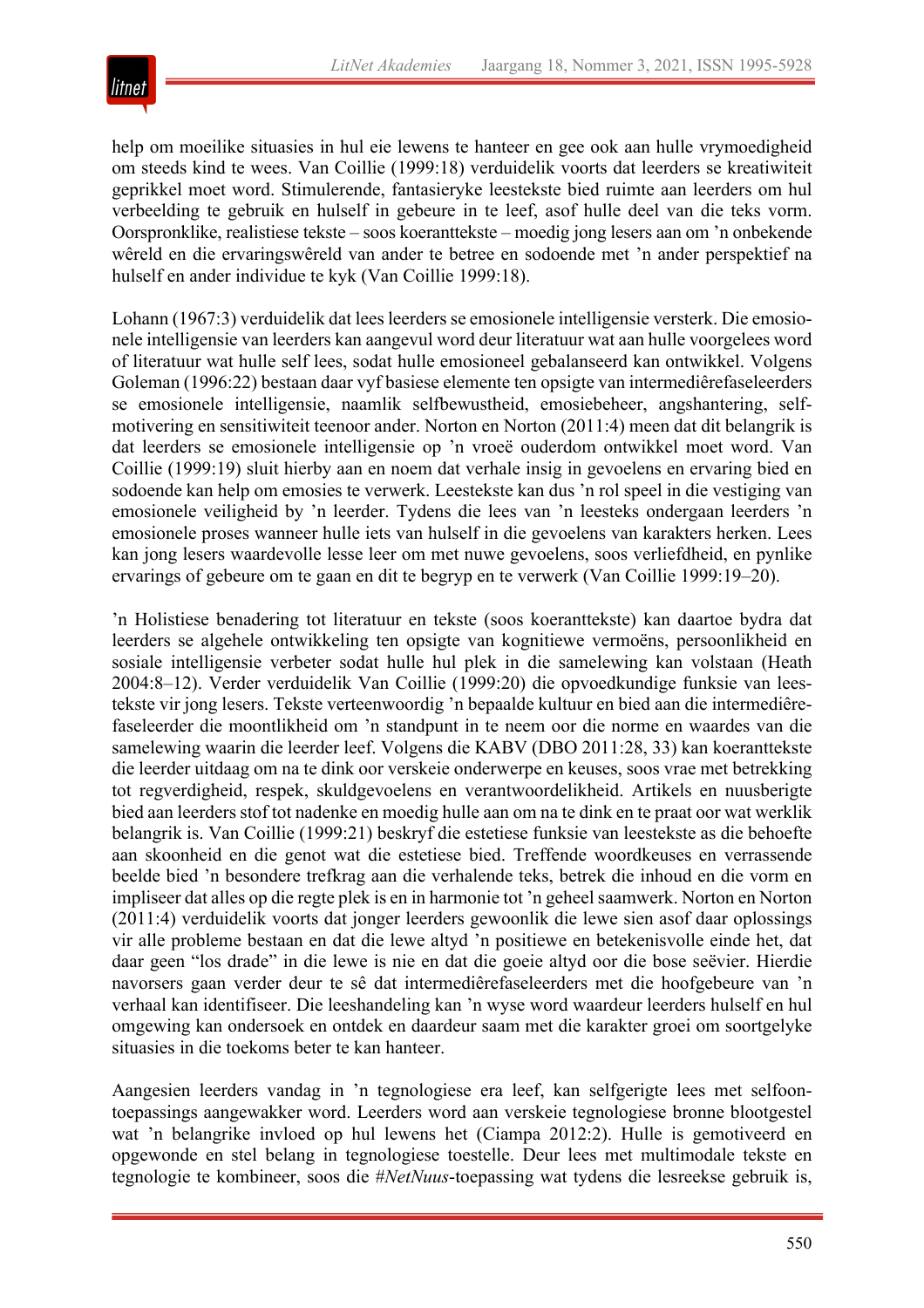

kan leerders waarskynlik meer gemotiveerd wees om te lees. Evseeva en Solozhenko (2015:205) sluit hierby aan en wys daarop dat tegnologie wat in die klaskamer gebruik word, onderrig kan ondersteun en verbeter wanneer dit by leeslesse geïnkorporeer word. Leer, wat gewoonlik in die klaskamer plaasvind, kan uitgebrei word tot buite die fisieke grense wat die klaskamer stel. Die leerder kan gevolglik deur middel van tegnologie sekere aktiwiteite by die huis voltooi sonder dat die onderwyser daaroor geraadpleeg word. Tydens die COVID-19 pandemie is leerders soveel te meer aan tegnologie as leerhulpmiddel blootgestel, en onderwysers het van e-leer (soos Google Classroom), e-handboeke, digitale tekste en hulpmiddels gebruik gemaak (UNESCO 2020:8). Tegnologie sluit die wêreld van inhoud en inligting vir leerders oop en maak kennis soveel meer toeganklik. Onderwysers moet egter deurentyd bewus wees van leerders wat nie toegang tot tegnologie het nie en hulle van die nodige leerhulpmiddels voorsien.

Indien bogenoemde stellings in ag geneem word, blyk dit dat intermediêrefaseleerders 'n toepassing soos #*NetNuus* sal geniet. Leerders kan kort nuusberigte op hul slimfone of tablette lees. Hierdie multimodale modus kan die wêreld van koerantlees vir intermediêrefaseleerders vereenvoudig en hulle kan dit, vanweë die beskikbaarheid, vinnig op 'n toestel waarmee hulle gemaklik is, lees.

#### *4.6 Progressiewe fasilitering van leesstrategieë binne 'n lesreeks*

Lees is 'n integrale deel van akademiese geletterdheid en is ewe belangrik binne en buite die akademiese konteks vir vermaak of ontspanning. Pani (2004:359) verduidelik dat leesstrategieë gedefinieer kan word as die kognitiewe aktiwiteite wat betrokke is wanneer lesers 'n teks doeltreffend benader om met begrip te lees. Afgesien van die noodsaaklike taalkundige vereistes van die leesproses (byvoorbeeld woordeskat en grammatika) word leesstrategieë aangewend om leesbegrip te verbeter. Brown (2007:11) is van mening dat leesstrategieë spesifieke metodes is om 'n leesteks of -taak te benader; dit sluit werkswyses vir die bereiking van die doel om die teks te begryp in.

Goeie lesers gebruik bepaalde leesstrategieë om hulle te help verstaan wat hulle lees en kan dan daardie kennis gebruik om verbindings te maak (Harvey en Goudvis 2007). Sukkelende lesers beweeg dikwels deur 'n teks sonder om te stop en te bepaal of hulle verstaan wat hulle gelees het. Hierdie leerders oorweeg nie of die teksinhoud sin maak op grond van hul agtergrondkennis nie en gebruik nie hul kennis om verwarrende of uitdagende materiaal te verstaan nie. Deur aan leerders leesstrategieë te fasiliteer wat hulle kan help om met 'n teks te kommunikeer, kan hulle gehelp word om beter te verstaan wat hulle lees (Teele 2004:34).

In die KABV (DBO 2011) wat vir Afrikaans Huistaal in die intermediêre fase voorgeskryf is, word bepaalde leesstrategieë waarmee betekenis uit 'n teks gekonstrueer kan word, aangedui. Hierdie leesstrategieë sluit die volgende in:

- aktivering van voorafkennis;
- voorspelling;
- visualisering;
- vraagstelling;
- vorming van afleidings;
- opsommings;
- identifisering van hoof- en ondersteunende gedagtes;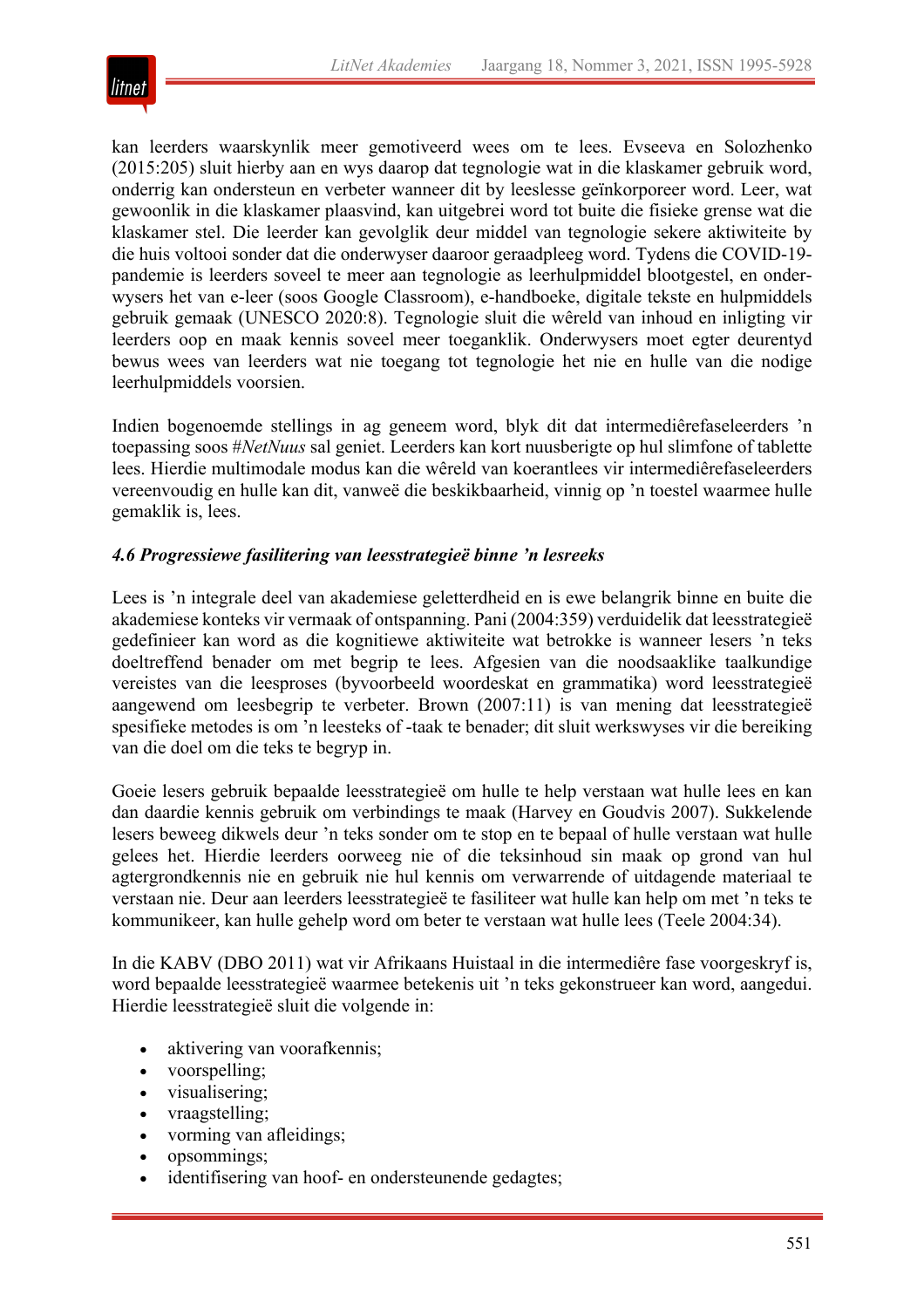

- sintesevorming;
- monitering van begrip;
- soek- en vluglees;
- kolomlees:
- kategorisering en groepering;
- vaardigheid om vir woordherkenning te lees;
- beoordeling van geldigheid van argumente; en
- kritiese evaluering van leestekste.

Bogenoemde leesstrategieë is deur die onderwysernavorser op progressiewe wyse aan 'n groep graad 4-leerders – tydens 'n lesreeks van elf lesse – gefasiliteer.

Tydens hierdie lesreeks is die leerders eerstens aan koerantplakkate voorgestel wat hulle bewus gemaak het van koerante asook hul voorafkennis geprikkel het. Teele (2004:22–34) verduidelik dat leerders verbindings met die teks kan maak deur hul *voorkennis te aktiveer* en die teksinhoud aan hul eie ervarings te koppel. Lees word daarom betekenisvol wanneer leerders die teksinhoud met hul eie ervarings en oortuigings verbind, asook met gebeure wat in die buitewêreld plaasvind. Dit lei tot beter leesbegrip. Voorts beveel Teele aan dat onderwysers leerders kan vra of hulle al iets soos die gebeure in die teks beleef het. Leerders kan dan die verbindings deur 'n tekening, op 'n leeskaart of op 'n grafiese organiseerder uitbeeld. Hierdie verbindings kan byvoorbeeld gebaseer wees op hoe karakters in die koerantteks met mekaar verband hou of hoe die leerders die situasie in die teks interpreteer en in hul eie lewens sou hanteer.

Die onderwysernavorser het die groep graad 4-leerders vervolgens aan *vluglees* bekend gestel. Hierdie leesstrategie word gebruik wanneer die leser vlugtig na die teks kyk om afleidings, soos die doel en boodskap van die teks, te maak (Dorfling 2007:25). Vluglees is tydens die navorsing gebruik sodat die leerders die algemene trant van die koerantteks kon verstaan en gebruik om spesifieke inligting, soos name en datums, op te spoor. Lamprecht, Groenewald, Venter en Brummer (2012:32) voeg by dat vluglees 'n metakognitiewe vaardigheid is wat deur vaardige lesers aangewend word.

Die groep graad 4-leerders het *soeklees* gebruik om spesifieke inligting in die koerantteks te soek. Soeklees stel die leerder in staat om feite, datums, name of 'n spesifieke woord in die teks vinnig op te spoor sonder om die hele teks te lees of die teks met begrip te lees. Wanneer lesers van soeklees gebruik maak, kan hul oë diagonaal of vertikaal oor die bladsy beweeg om vinnig na spesifieke inligting te soek (Lamprecht e.a. 2012:33).

Tydens die lesreeks het die groep graad 4-leerders *kolomlees* toegepas, aangesien koeranttekste in kolomme gedruk word. Hierdie leesstrategie kan ingeoefen word deur tekste, soos koerantof tydskrifartikels, woordeboeke of elektroniese tekste, wat in kolomme gedruk is, te lees. In gewone leestekste, soos boeke of artikels, is die reëls te lank om dit met 'n enkele oogopslag te lees en moet die oog op 'n paar plekke in die reël fikseer. Lamprecht e.a. (2012:33) en Dorfling (2007:27) reken kolomlees vergroot 'n leser se oogspan en verbeter leesspoed en vloeiendheid.

Om goeie lesers te wees, moet leerders 'n doelwit stel vir hul lees. Volgens Block en Israel (2005:11) kan leerders hul leesbegrip verbeter deur te *voorspel* wat in die teks gaan gebeur. Hierdeur stel die leerder vir hulself 'n leesdoel. Tydens die lesreeks moes die groep graad 4-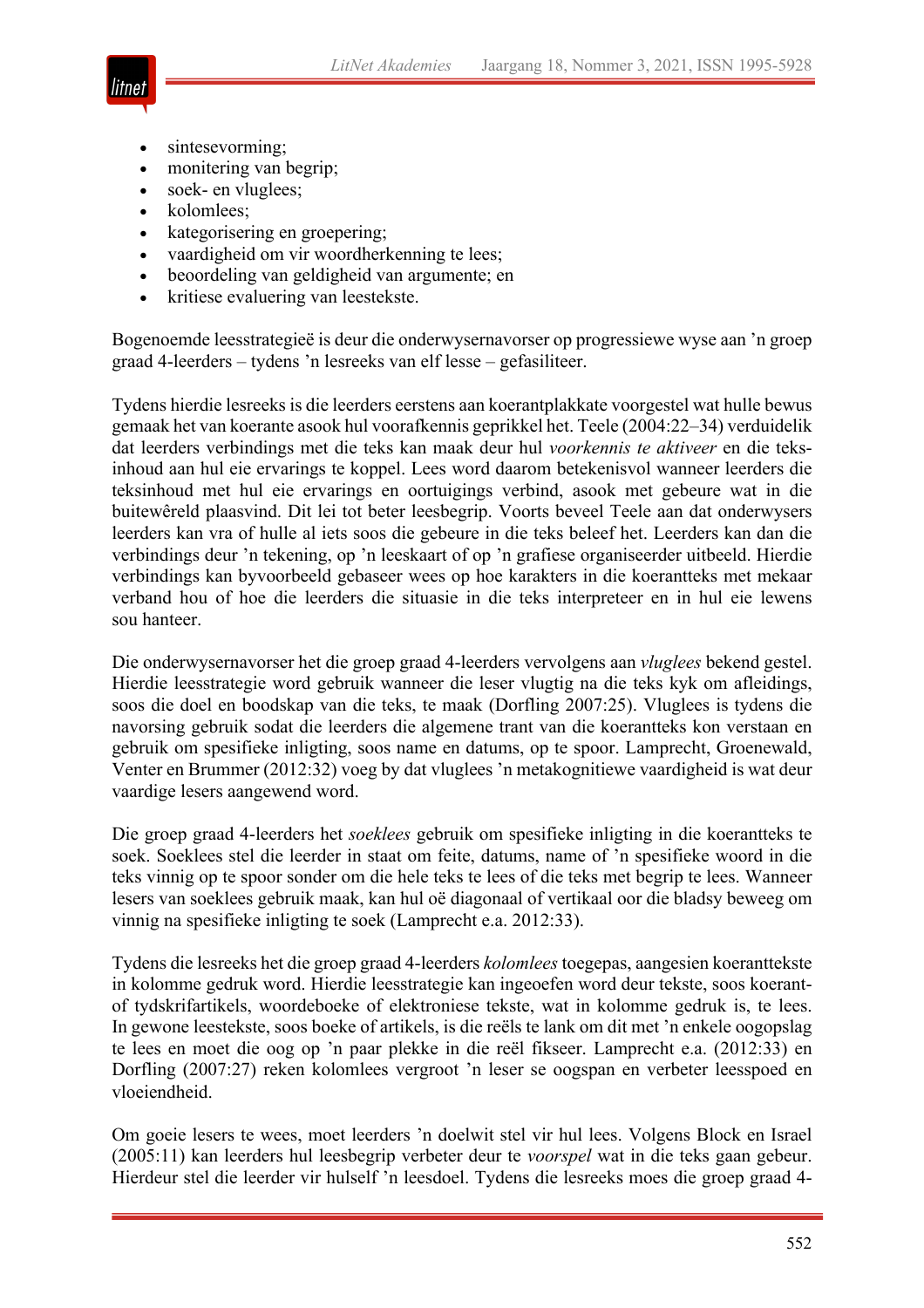

leerders op verskeie geleenthede hierdie leesstrategie toepas. Hulle moes na die koerantopskrifte, prente en sleutelwoorde kyk om voorspellings oor die teks in die geheel te maak. Leerders moes hierdie voorspellings gebruik om te bepaal wat in die koerantteks gaan gebeur en kon meer inligting oor die teks bekom. Duke en Pearson (2002:205) verduidelik dat wanneer leerders voorspellings maak oor die teks wat hulle gaan lees, hulle verwagtings op grond van hul voorkennis oor soortgelyke onderwerpe stel. Sodoende verkry hulle meer inligting en kan hulle die aanvanklike voorspelling hersien. Daar is verskeie wyses waarop die onderwyser leerders kan lei om voorspellings oor die teks te maak. Voorspellings kan ook deur middel van grafiese organiseerders of deur aantekeninge op notapapier of op die teks aan te bring, gemaak word. Andersins kan die leerders op belangrike dele in die teks stop en dan probeer voorspel wat volgende gaan gebeur, die voorspellings later evalueer en, indien nodig, hersien (Teele 2004:22–34).

Gedurende die lesreeks het leerders *visualisering* gebruik om 'n beter begrip van die teks te verkry. Die groep graad 4-leerders het visuele lees gebruik om 'n advertensie te lees, twee advertensies met mekaar te vergelyk en voorspellings te maak. Visualisering behels die leerder se vermoë om 'n beeld te konstrueer van 'n gelese teks. Hierdie beeld is 'n visuele voorstelling van die leerder se interpretasie van wat gelees is. Onderwysers kan leerders motiveer om die karakters, gebeure en situasies wat in die teks afspeel, te visualiseer. Lesers kan gebruik maak van illustrasies wat in die teks ingebed is of hul eie prentjies of tekeninge skep wanneer hulle 'n teks sonder illustrasies lees. Die leerders kon hul eie beelde uitbeeld deur tekeninge te maak of te skryf oor die beeld wat hulle in hul gedagtes gevorm het, soos die National Reading Panel (2000:1) voorstel. Duke en Pearson (2002:218) bevestig dat leerders wat tydens lees visualiseer, beter kan onthou wat hulle gelees het as dié wat dit nie gedoen het nie.

Die groep graad 4-leerders het tydens die lesreeks geleer om afleidings uit 'n visuele teks te maak. Die leerders moes 'n weerkaart wat in die koerant verskyn het, interpreteer en afleidings maak om sodoende te bepaal wat die weer inhou asook hoe hulle hulself op verskillende weervoorspellings sou voorberei. Om *afleidings* te maak oor iets wat nie eksplisiet in die teks vermeld word nie, moet leerders leer om hul voorkennis te benut en leidrade in die teks self te herken. Om afleidings te maak verwys na die vermoë van leerders om "tussen die lyne" te kan lees. Leerders moet hul eie kennis saam met inligting uit die teks gebruik om tot gevolgtrekkings te kom (Serafini 2012:153). Deur afleidings te maak kan leerders gevolgtrekkings en voorspellings maak, onderliggende temas identifiseer, inligting gebruik om betekenis uit die teks te skep en prente gebruik om betekenis te skep (Harvey en Goudvis 2007). Leerders kan verskeie strategieë aanleer om hulle te help om afleidings te maak, soos om van illustrasies, grafieke, prente, datums, verwante woordeskat en titels uit die teks gebruik te maak.

Vervolgens kon hierdie leerders hul eie vrae formuleer en die antwoorde in die teks vind. Lesers kon *vraagstelling* voor, tydens en na lees aanwend om die teks te konstrueer en beter te verstaan. Harvey en Goudvis (2007) en Teele (2004:30) verduidelik dat hierdie leesstrategie 'n strategie is om probleme op te los, inligting te vind en nuwe inligting te ontdek.

Om die hoofidee in 'n teks te identifiseer en op te som, moes hierdie groep leerders kon bepaal wat belangrik is en dit dan in hul eie woorde kon uitdruk. Dit impliseer die *monitering van begrip* waar leerders bepaal of hulle verstaan wat hulle lees. Volgens Teele (2004:24) is die *monitering van begrip* belangrik om *opsommings* te maak. Tydens die kombinering van hierdie twee leesstrategieë moet leerders volgens Hillman (2003:53), Teele (2004:26–7) en Dorfling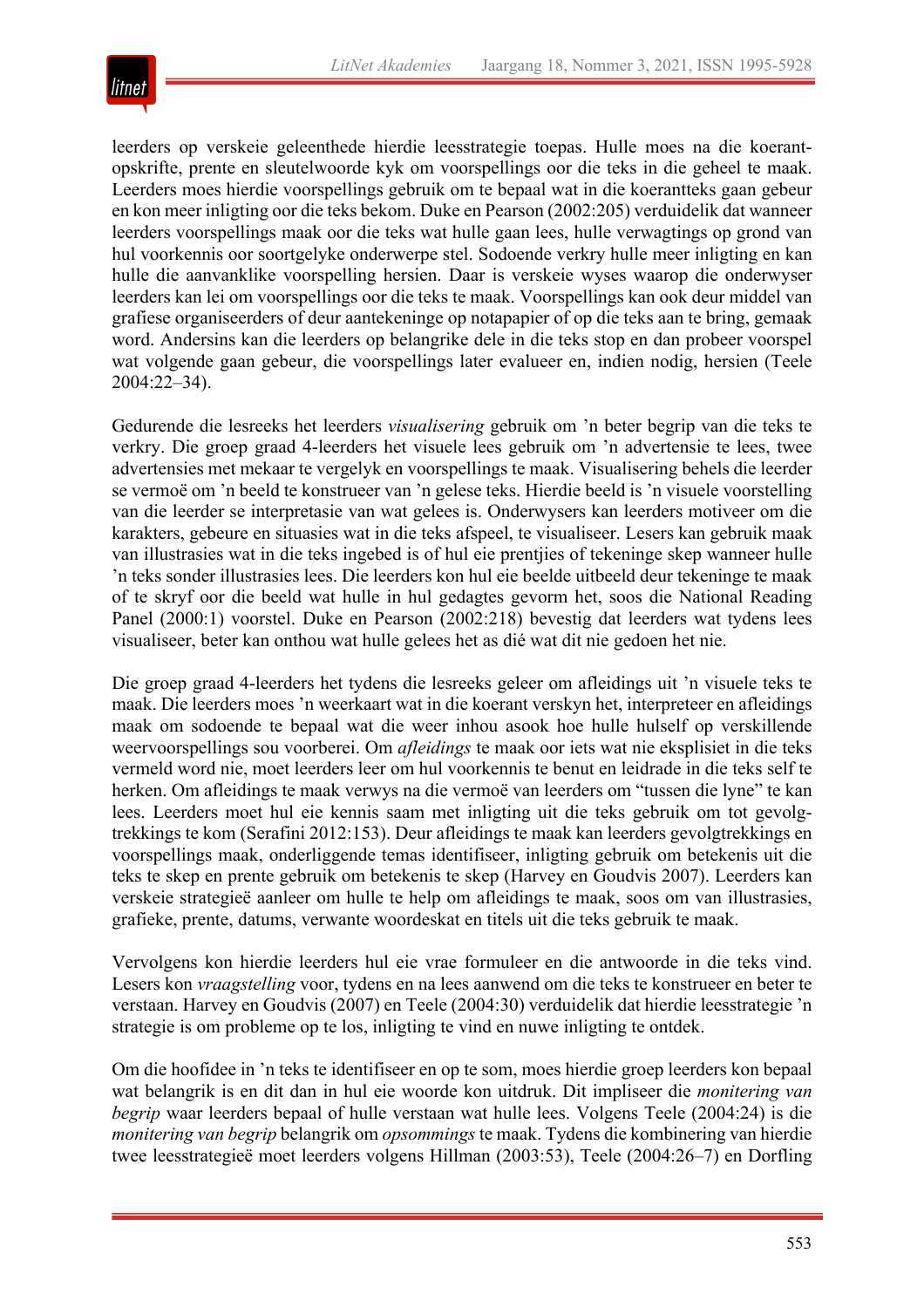

(2007:26) die doel en tema van die teks probeer verstaan en die hoofgedagte asook die ondersteunende gedagtes kan identifiseer.

Die groep leerders het die e-koerant gebruik waarin hulle die volgende leesstrategieë gebruik het om 'n sintese te vorm: voorspelling, verduideliking, visualisering, bevraagtekening en opsomming. Hillman (2003:53) verduidelik dat die *vorming van sintese* van 'n teks die proses behels waarin agtergrondkennis, nuwe idees, verbindings, afleidings en opsommings gekombineer word om 'n teks volledig te verstaan. Wanneer leerders sintetiseer, word hulle bewus gemaak van hoe hul denke verander en ontwikkel terwyl hulle 'n teks lees.

Hierdie leerders het twee advertensies vergelyk en volgens die ABBA-beginsel (Aandag trek, Belangstelling wek, Begeerte ontlok en tot Aksie oorgaan) geëvalueer om te bepaal waaraan goeie advertensies moet voldoen. Dorfling (2007:30) wys daarop dat die leser deur *evaluering* kan bepaal wat die outeur se doel met die teks is, tussen feite en menings kan onderskei, tussen werklikheid en fantasie kan onderskei en die geldigheid van argumente kan bepaal. Die leser kan daarom 'n betekenisvolle oordeel oor die teks vorm.

Die leerders het uiteindelik hul skryfvaardighede geïntegreer om hul eie koerantteks, naamlik 'n koerantberig, te skep. Aan die einde van die lesreeks het die leerders 'n leesbegripassessering afgelê waarvan die positiewe uitkoms vir die onderwysernavorser aangetoon het dat hierdie groep graad 4-leerders selfgerig kon lees.

In Tabel 1 word uiteengesit hoe die onderwysernavorser die lesreeks gekurrikuleer het om bogenoemde leesstrategieë progressief (met behulp van konstruktivistiese steierwerk) aan die groep graad 4-leerders te fasiliteer om sodoende die weg na selfgerigte lees te kon baan.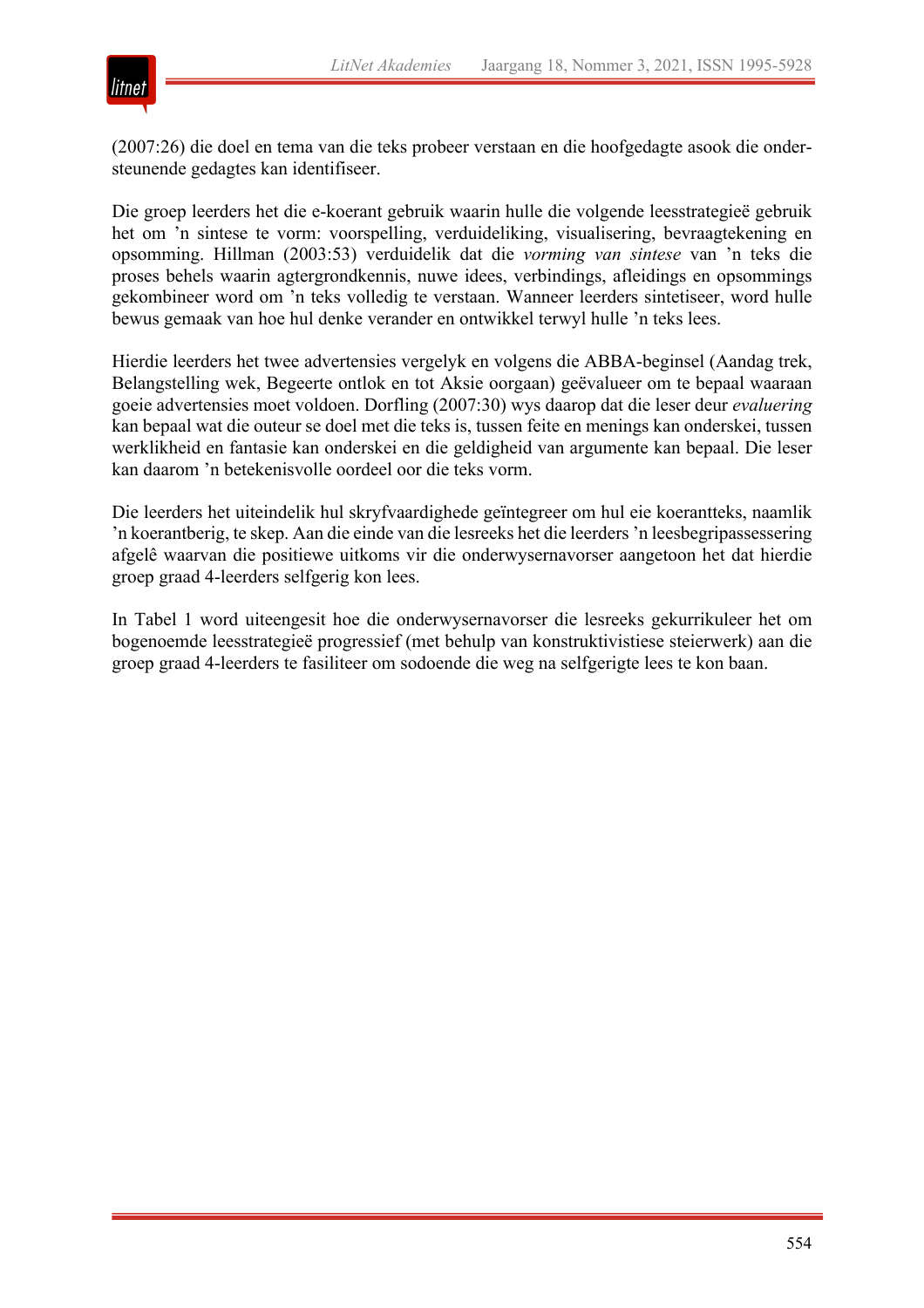# **Tabel 1. Progressiewe fasilitering (Les 1 tot 11) van leesstrategieë om selfgerigte lees te bevorder**

| Les            | <b>Teks en lesuitkoms</b><br>volgens KABV                                                                                                                                                                 | Onderwyser                                                                                                                                                            | <b>Leerders</b>                                                                                                                                                                                                                                 | Progressiewe<br>leesstrategieë                                                                                        | Progressiewe weg na<br>selfgerigte lees                                                                                                                                                                                                           |  |  |  |  |  |  |
|----------------|-----------------------------------------------------------------------------------------------------------------------------------------------------------------------------------------------------------|-----------------------------------------------------------------------------------------------------------------------------------------------------------------------|-------------------------------------------------------------------------------------------------------------------------------------------------------------------------------------------------------------------------------------------------|-----------------------------------------------------------------------------------------------------------------------|---------------------------------------------------------------------------------------------------------------------------------------------------------------------------------------------------------------------------------------------------|--|--|--|--|--|--|
|                |                                                                                                                                                                                                           |                                                                                                                                                                       |                                                                                                                                                                                                                                                 |                                                                                                                       |                                                                                                                                                                                                                                                   |  |  |  |  |  |  |
| 1              | Straatplakkate<br><b>Lesuitkoms:</b><br>Gebruik soek- en<br>vluglees om inligting uit<br>koeranttekste te<br>identifiseer.<br><b>Taal in konteks:</b><br>Werkwoorde en<br>tydsvorme                       | Maak leerders<br>eerstens bewus van<br>straatkoerant-<br>plakkate.<br>Maak leerders van<br>verskeie<br>koeranttekste<br>bewus.                                        | Leerders gee<br>terugvoer aan klas<br>oor wat op<br>straatkoerant-<br>plakkate verskyn.<br>Leerders raak bewus<br>van die verskeie<br>koeranttekste.<br>Leerders wat<br>aanvanklik negatief<br>oor die koerant<br>gevoel het, raak<br>positief. | Lees kernwoorde<br>(en veral<br>werkwoorde) op<br>straatkoerant-<br>plakkate<br>Soeklees,<br>vluglees en<br>kolomlees | Leerders is bewus<br>gemaak van<br>straatkoerantplakkate en<br>sal dit in die vervolg<br>spontaan en selfgerig<br>lees.<br>Leerders begin om vlug-<br>en soekleesstrategieë te<br>gebruik om inligting uit<br>straatkoerantplakkate te<br>verkry. |  |  |  |  |  |  |
| $\overline{2}$ | Koerantberig met visuele<br>komponent<br><b>Lesuitkoms:</b><br>Gebruik soek- en<br>vluglees om inligting uit<br>koerantberig te<br>identifiseer.<br><b>Taal in konteks:</b><br>Selfstandige<br>naamwoorde | Fasiliteer vlug- en<br>soeklees-strategieë<br>deur middel van 'n<br>skyfiereeks.                                                                                      | Leerders gebruik<br>vlug- en soeklees-<br>strategieë om die<br>wie-, wat-, waar-,<br>hoe- en waarom-<br>vrae uit 'n<br>koerantberig te<br>beantwoord.                                                                                           | Soeklees.<br>vluglees en<br>kolomlees                                                                                 | Leerders kan vlug- en<br>soeklees gebruik om<br>inligting uit 'n<br>koerantberig te verkry.                                                                                                                                                       |  |  |  |  |  |  |
| $\overline{3}$ | Koerantberig<br><b>Lesuitkoms:</b><br>Identifiseer hoof- en<br>ondersteunende gedagtes<br>uit 'n koerantberig.<br><b>Taal in konteks:</b><br>Voornaamwoorde                                               | <b>Maak</b> leerders<br>bewus van hoof- en<br>ondersteunende<br>gedagtes deur<br>middel van 'n<br>skyfiereeks.                                                        | Leerders identifiseer<br>en hoof- en<br>ondersteunende<br>gedagtes in 'n<br>koerantberig.<br>Leerders som die<br>hoof-en<br>ondersteunende<br>gedagtes grafies op.                                                                              | Kolomlees, hoof-<br>en<br>ondersteunende<br>gedagtes                                                                  | Leerders raak bekend<br>daarmee om hoof- en<br>ondersteunende gedagtes<br>in 'n teks te identifiseer.                                                                                                                                             |  |  |  |  |  |  |
| $\overline{4}$ | Koerantberig<br><b>Lesuitkoms:</b><br>Som hoof- en<br>ondersteunende gedagtes<br>uit 'n koerantberig op.<br><b>Taal in konteks:</b><br>Woordvorming                                                       | Fasiliteer hoof- en<br>ondersteunende<br>gedagtes en wys aan<br>leerders hoe om dit<br>skriftelik op te som.                                                          | Leerders som hoof-<br>en ondersteunende<br>gedagtes uit 'n<br>koerantberig<br>skriftelik op.                                                                                                                                                    | Hoof-en<br>ondersteunende<br>gedagtes,<br>opsomming                                                                   | Leerders identifiseer<br>hoof- en ondersteunende<br>gedagtes in 'n teks en<br>som die inligting<br>skriftelik op.                                                                                                                                 |  |  |  |  |  |  |
| 5 <sup>5</sup> | Verskeidenheid<br>koeranttekste<br>Lesuitkoms:<br>Leerders neem deel aan<br>besprekings oor<br>selfstandig gelese tekste.<br><b>Taal in konteks:</b><br>Leestekens en hoofletters                         | Begelei die leerders<br>om koeranttekste<br>wat hulle interessant<br>vind deur middel<br>van hoofgedagtes en<br>die maak van<br>afleidings in die<br>koerant te vind. | Leerders identifiseer<br>interessante<br>koeranttekste en<br>vertel die klas<br>mondelings daarvan.                                                                                                                                             | Vlug-en<br>soeklees,<br>hoofgedagtes,<br>vorm afleidings                                                              | Leerders identifiseer<br>selfgerig koeranttekste<br>wat vir hulle interessant<br>is.<br>Leerders vind die<br>hoofgedagtes en maak<br>hul eie afleidings oor die<br>teks.                                                                          |  |  |  |  |  |  |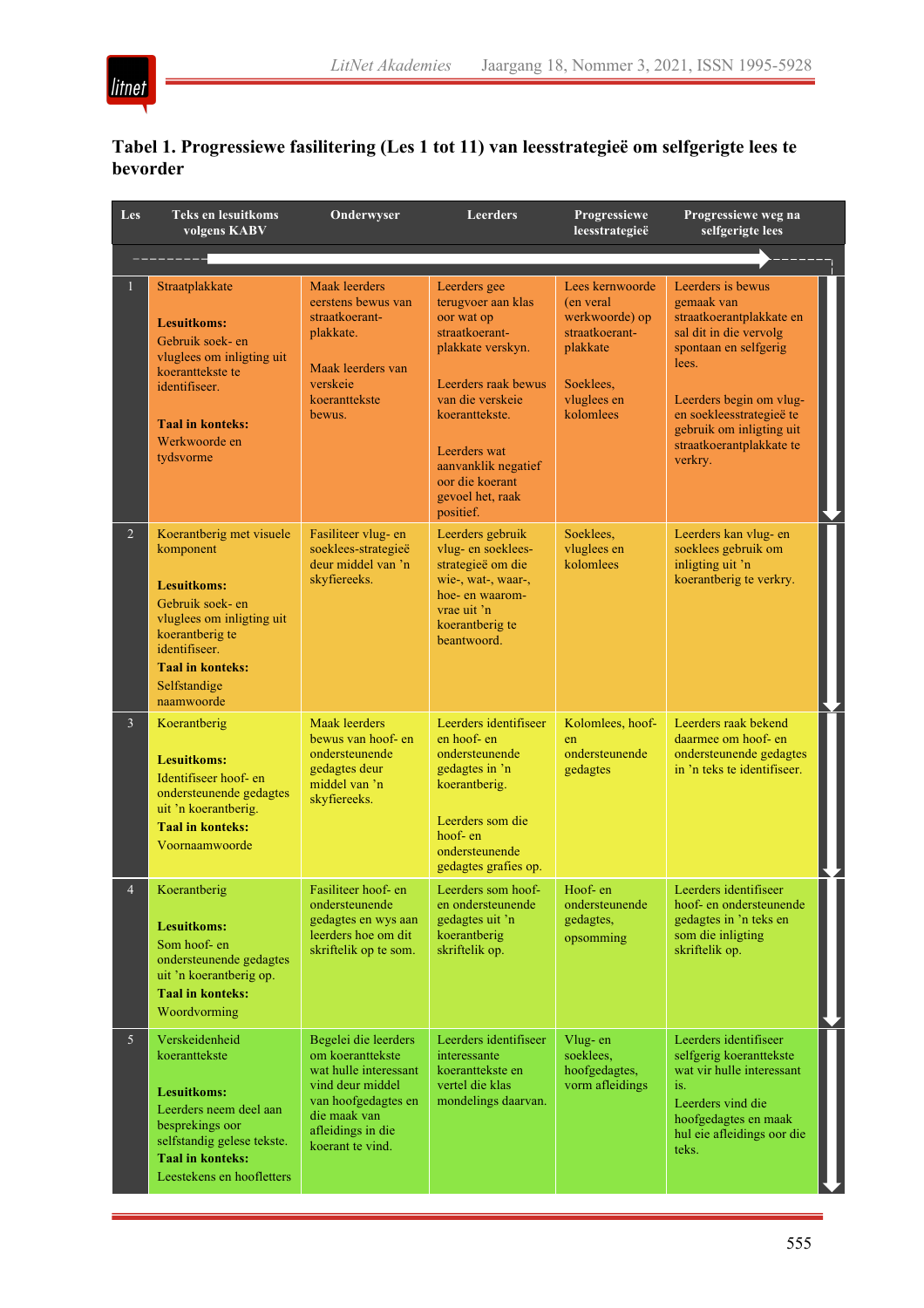| 6              | Koerantadvertensies<br>Lesuitkoms:<br>Leerders gebruik visuele<br>lees en voorspelling om<br>die boodskap van<br>advertensies te<br>interpreteer.<br><b>Taal in konteks:</b><br>Byvoeglike naamwoorde                             | Maak leerders<br>bewus van<br>sieradvertensies in<br>die koerant.<br>Fasiliteer aan<br>leerders die ABBA-<br>model om<br>advertensies te<br>evalueer. | Leerders maak<br>kennis met<br>sieradvertensies.<br>Gebruik die kennis<br>van die ABBA-<br>model om twee<br>advertensies met<br>mekaar te vergelyk.                        | Visuele lees,<br>voorspelling,<br>evalueer                                  | Leerders gebruik<br>verskeie leesstrategieë,<br>naamlik: visuele lees,<br>voorspelling en<br>evaluering om<br>advertensies met mekaar<br>te vergelyk.                                                                                            |  |
|----------------|-----------------------------------------------------------------------------------------------------------------------------------------------------------------------------------------------------------------------------------|-------------------------------------------------------------------------------------------------------------------------------------------------------|----------------------------------------------------------------------------------------------------------------------------------------------------------------------------|-----------------------------------------------------------------------------|--------------------------------------------------------------------------------------------------------------------------------------------------------------------------------------------------------------------------------------------------|--|
| $\overline{7}$ | Koerantweerkaart<br><b>Lesuitkoms:</b><br>Leerders lees 'n<br>weerkaart, identifiseer<br>simbole en maak<br>afleidings uit die grafiese<br>teks.<br><b>Taal in konteks:</b><br>Afkortings                                         | Stel leerders aan<br>weerkaarte bekend.                                                                                                               | Leerders<br>beantwoord vrae oor<br>'n weerkaart.<br>Maak voorspellings<br>oor die weer op<br>verskillende plekke<br>en tye.<br>Maak afleidings oor<br>die grafiese teks.   | Voorspelling,<br>maak afleidings                                            | Leerders gebruik 'n<br>grafiese koerantteks om<br>hul eie voorspellings en<br>afleidings te maak.                                                                                                                                                |  |
| 8              | e-koerantberig<br><b>Lesuitkoms:</b><br>Prelees: voorspelling<br>gebaseer op die titel en<br>prente van die e-<br>koerantberig;<br>visualisering, lees en kyk<br>vir begrip deur<br>aandagtige lees; som die<br>teks kortliks op. | Stel leerders aan<br>e-koeranttekste<br>#NetNuus en<br>MaroelaMedia<br>bekend.                                                                        | Leerders gebruik die<br>#NetNuus<br>toepassing om<br>koerantberigte te<br>soek.<br>Leerders gebruik<br>verskeie<br>leesstrategieë om<br>die e-koerantberig te<br>verstaan. | Voorspelling,<br>verduidelik.<br>visualiseer,<br>bevraagteken,<br>opsomming | Leerders gebruik<br>verskeie leesstrategieë<br>om 'n e-koerantteks te<br>lees en te verstaan.                                                                                                                                                    |  |
| 9 <sup>°</sup> | e-koerantresep<br><b>Lesuitkoms:</b><br>Lees 'n instruksionele<br>teks.<br>Gebruik korrekte<br>volgorde van die<br>instruksies.<br><b>Taal in konteks:</b><br>Opdragvorm van die<br>werkwoord                                     | Maak leerders<br>vertroud met die<br>#NetNuus-<br>toepassing.<br>Stel leerders bekend<br>aan instruksionele<br>teks, naamlik<br>resepte.              | Leerders raak verder<br>vertroud met die<br>#NetNuus-<br>toepassing.<br>Leerders vind meer<br>uit oor resepte en<br>hoe om instruksies<br>te volg.                         | Maak<br>voorspellings en<br>afleidings,<br>evalueer                         | Leerders gebruik die<br>#NetNuus-toepassing om<br>resepte selfgerig te lees,<br>asook voorspellings en<br>afleidings oor die teks te<br>maak.<br>Leerders gebruik hul<br>kennis oor leesstrategieë<br>om die instruksionele<br>teks te evalueer. |  |
| 10             | Verskeie koeranttekste<br>Lesuitkoms:<br>Lees en kyk:<br>Leesbegriptoets<br>(formele assessering)                                                                                                                                 | Hou toesig en<br>begelei.                                                                                                                             | Leerders gebruik hul<br>kennis oor<br>koeranttekste en<br>leesstrategieë om 'n<br>leesbegriptoets te<br>voltooi.                                                           | Soek- en<br>vluglees,<br>begripslees,<br>visuele lees.<br>evalueer          | Leerders beantwoord 'n<br>leesbegriptoets selfgerig<br>deur aangeleerde<br>leesstrategieë in te span.                                                                                                                                            |  |
| 11             | Koerantberig<br><b>Lesuitkoms:</b><br>Volg die stappe van<br>prosesskryf om 'n<br>koerantberig te skryf.                                                                                                                          | Hersien die<br>skryfproses.                                                                                                                           | Leerders gebruik hul<br>kennis oor<br>koeranttekste om<br>hul eie koerantberig<br>te skryf.                                                                                | Selfgerigte lees                                                            | Leerders gebruik hul<br>kennis van leesstrategieë<br>en koeranttekste om 'n<br>koerantteks selfgerig te<br>lees en hul eie<br>koerantberig te skep.                                                                                              |  |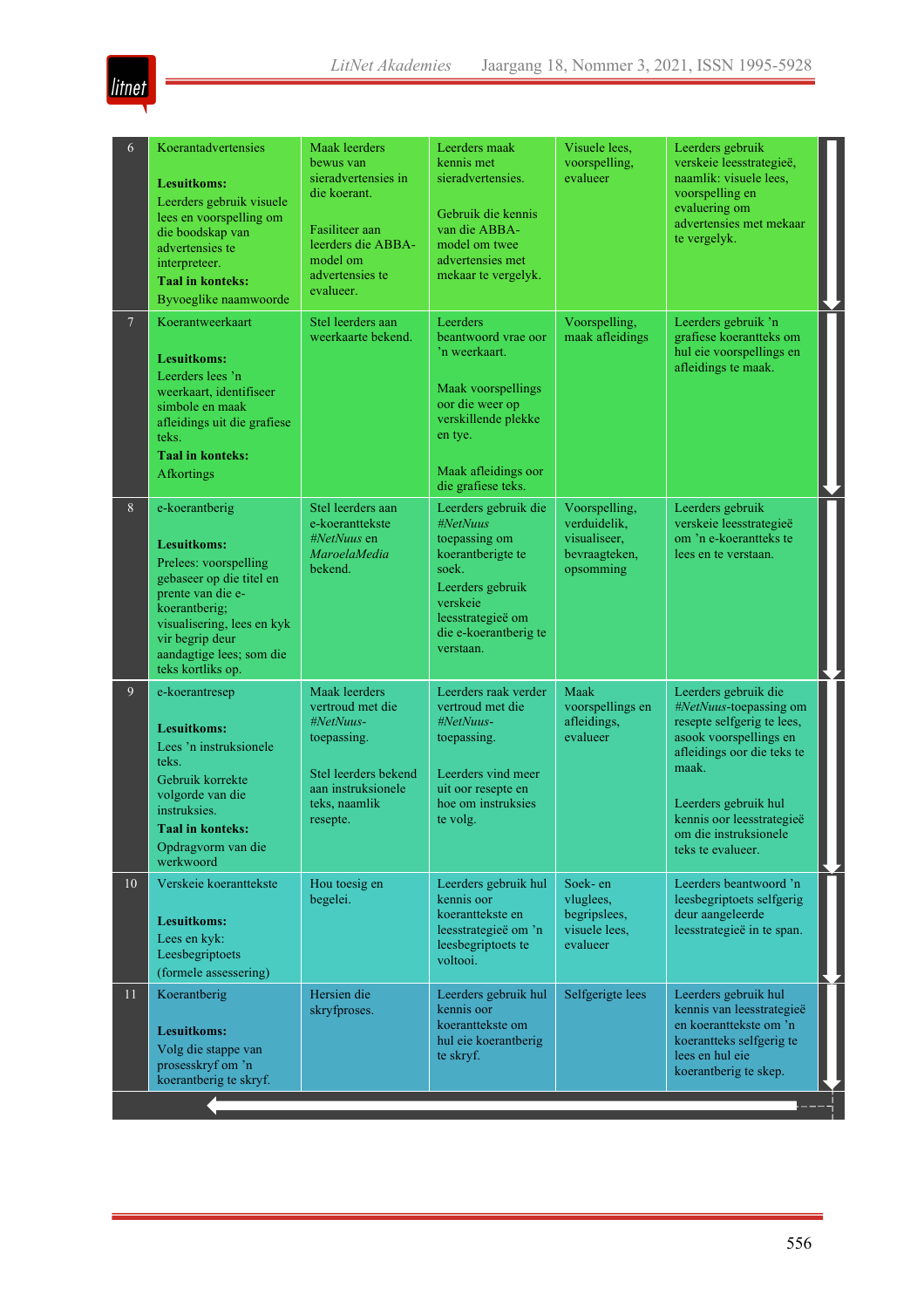

### **5. Riglyne om die koerant as multimodale hulpmiddel te gebruik om selfgerigte lees van intermediêrefaseleerders te ontwikkel**

Indien leerders tot selfgerigte lesers kan ontwikkel, behoort die leeskultuur in Suid-Afrika te verbeter en behoort dit bemagtigde landsburgers op te lewer. Hierdie navorsing het bewys dat 'n groep graad 4- Afrikaans Huistaalleerders suksesvol met leesstrategieë, aan die hand van die koerant as multimodale hulpmiddel, as selfgerigte lesers bemagtig kon word. Die ontwikkeling van selfgerigte lesers kon suksesvol geskied deur steeds aan al die vereistes van die nasionale skoolkurrikulum te voldoen en al die voorgeskrewe tekste te gebruik.

Figuur 1 dien as 'n opsomming van hoe leesstrategieë in progressiewe orde aan die leerders gefasiliteer is en tot die ontwikkeling van leesvaardighede, leesbegrip en selfgerigte lees bygedra het.



**Figuur 1. Ontwikkeling van selfgerigte lees deur middel van die progressiewe fasilitering van leesstrategieë (lees van onder na bo)**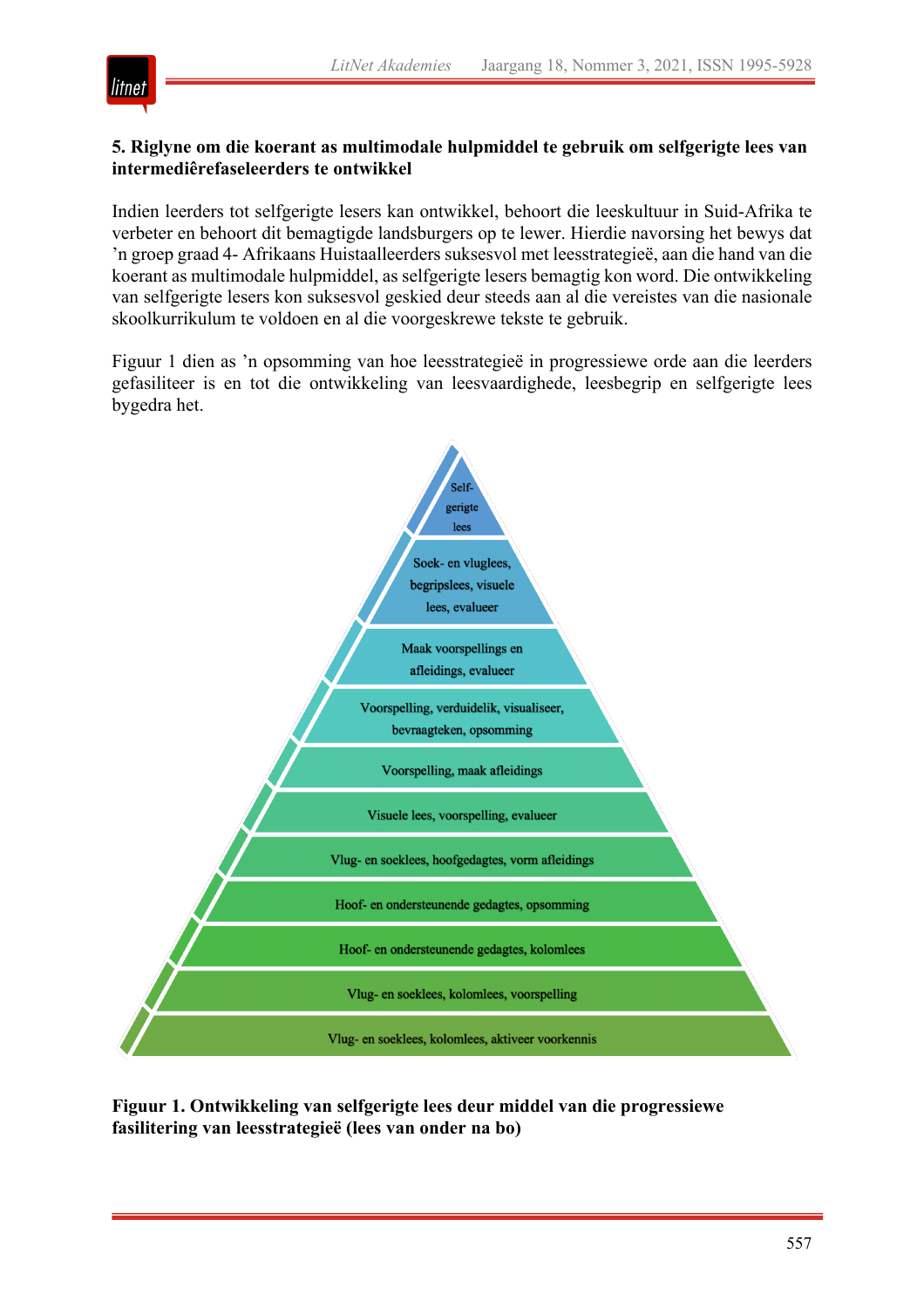

Uit die literatuurstudie, dokumentontleding, tematiese ontleding, lesreeks en joernaalinskrywings is die volgende riglyne vir intermediêrefase-onderwysers (Afrikaans Huistaal) saamgestel om leerders deur middel van die toepassing van gepaste leesstrategieë aan die hand van 'n wye verskeidenheid multimodale koeranttekste te begelei om selfgerig met begrip te kan lees. In die samestelling van die riglyne is van die standpunt uitgegaan dat, indien leerders meer uitdagende tekste selfgerig kan lees, hulle meer gemotiveerd sal wees om oor die lees- en leerproses te kan besin.

Die onderwyser kan koerante in die taalklas gebruik, aangesien dit maklik bekombaar en bekostigbaar is en oor 'n wye verskeidenheid tekstipes, wat in die KABV vir intermediêrefaseleerders (Afrikaans Huistaal) voorgeskryf word, beskik. Die naweekuitgawe van 'n koerant is makliker hanteerbaar vir intermediêrefaseleerders en hulle kan aanvanklik eers hieraan blootgestel word. Koerantuitgewers se bereidwilligheid om koerante aan skole te voorsien kan benut word. Onderwysers en skole kan koerante teen 'n laer prys by 'n instansie of uitgewers aankoop of selfs borge kry wat koerante op 'n weeklikse basis aan al die leerders beskikbaar kan stel.

Intermediêrefaseleerders kan reeds met behulp van lees- en kykvaardighede aan 'n verskeidenheid multimodale koeranttekste bekend gestel word.

Die taalonderwyser moet leerders se voorkennis aktiveer sodat leerders hul eie ervarings en oortuigings met gebeurtenisse, wat in die wêreld rondom hulle gebeur, kan verbind. Leerders kan vervolgens die verbindings met behulp van 'n denkraamwerk aandui. Daarna vra die onderwyser aan leerders hoe hulle die gebeure, wat in die koerantteks voorkom, ervaar het en hoe hulle die koerantgebeure sou hanteer as dit in hul lewens gebeur het.

Weeklikse aktuele nuusgebeure kan op 'n aansteek- of kennisgewingbord in die klas aangebring word of leerders kan beurte kry om dit te doen. Dit kan selfs die skoolgebeure van die week in die vorm van koerantkoppe wees.

Die verrassingsinleidingsmomente van lesse waarin koerante as multimodale hulpmiddels gebruik word, kan leerders motiveer om koerante te lees. Tydens die lesreeks is leerders se aandag deur video's, liedjies en interessante straatplakkate aan die begin van die les vasgevang, wat tot gevolg gehad het dat hul aandag makliker behoue gebly het vir die duur van die les.

Die taalonderwyser kan interessante, kleurvolle en inspirerende skyfiereekse en toepaslike koeranttekste (aan die hand van die KABV) gebruik om leesstrategieë te fasiliteer. Voorts kan die onderwyser lesreekse kurrikuleer waarin die koerant as multimodale hulpbron aangewend word om leesstrategieë te oefen en te bemeester.

Die leerders se nuuskierigheid ten opsigte van koerante kan geprikkel word deur hulle eerstens aan straatplakkate voor te stel. Leerders se nuuskierigheid kan aan die begin van die lesreeks met die bekendstelling aan straatplakkate geprikkel word. As hulle daarna begin oplet, kan hulle aan die klas terugvoer gee oor wat in die nuus gebeur sonder dat hulle werklik die koerant gelees het. Die straatplakkate kan leerders motiveer om die koerantberig oor die betrokke straatplakkaat selfgerig te lees.

Leerders kan die geleentheid gegun word om oor nuuswaardige gebeure, wat vir hulle interessant is, te praat. Gedurende 'n lesreeks kan die leerders tydens die inleidingsmoment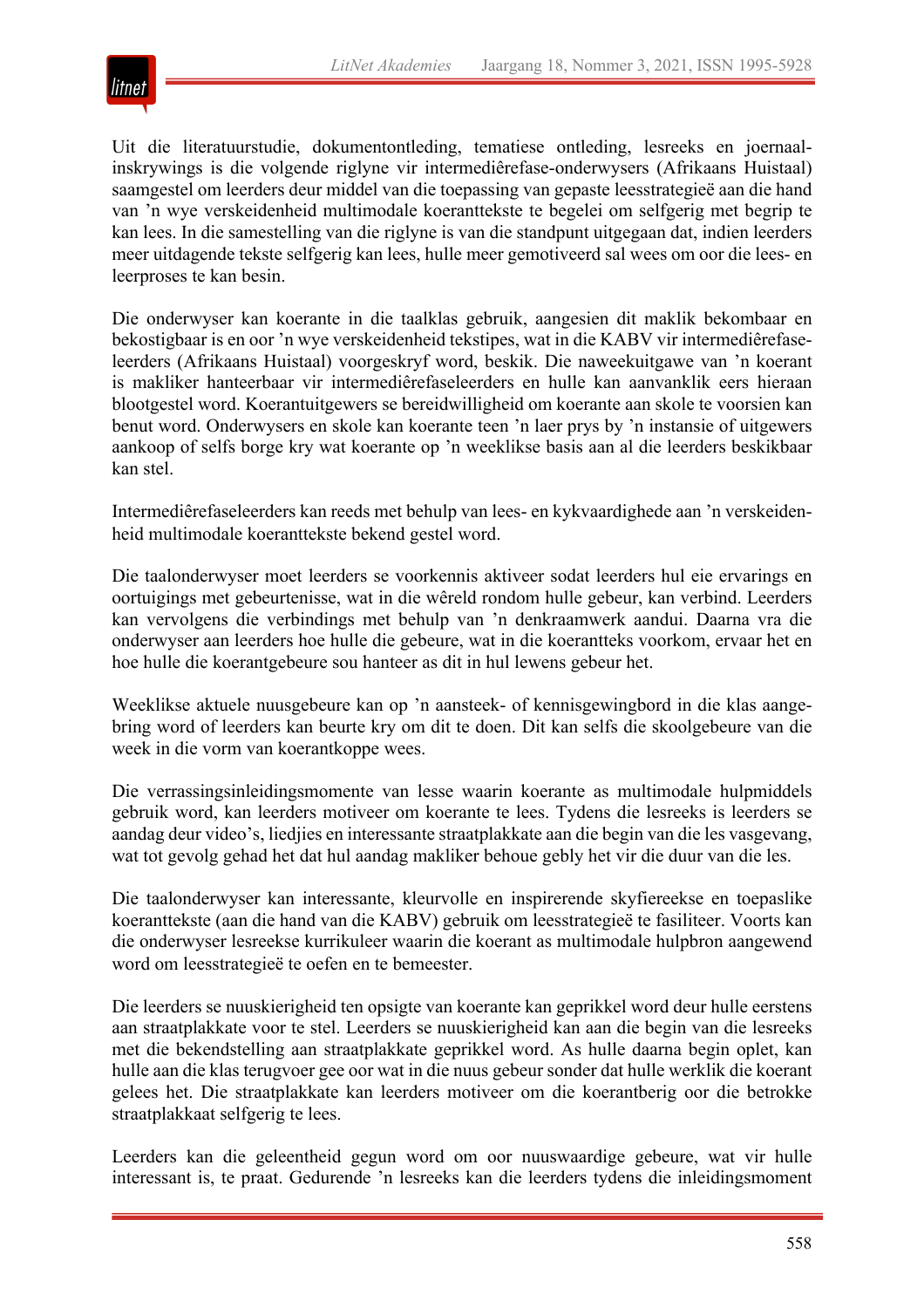

van elke les vertel van koerantstraatplakkate wat hulle raakgesien het, asook van die verbandhoudende koerantberigte.

Die leerders moet vertroud raak met 'n verskeidenheid koeranttekste en gepaste leesstrategieë (soos byvoorbeeld soek- en vlugleesstrategieë sowel as die maak van opsommings en om tussen hoof- en ondersteunende gedagtes te onderskei) vir die lees van verskillende tekstipes. Hierdie leesstrategieë behoort daarom progressief gefasiliteer te word om tot beter leesbegrip te lei. Leerders kan aanvanklik met die toepassing van verskeie leesstrategieë probleme ondervind, maar onderwysers moet dit doelgerig fasiliteer en laat inoefen om leerders dusdoende in die leesproses te ondersteun. Namate die leerders die leesstrategieë begin toepas, behoort hul leesvaardighede, -begrip en later selfgerigte lees te verbeter.

Leerders kan vlugleesstrategieë gebruik deur vinnig na die teks te kyk om bepaalde afleidings te maak, byvoorbeeld om te bepaal watter tekstipe dit is of wat uit die teksopskrif afgelei kan word (wie is betrokke, waar speel gebeure af of wat het gebeur).

Soekleesvaardighede kan ingeoefen word deur vinnig in 'n teks na bepaalde inligting te soek sonder om die hele teks met begrip te lees.

Wanneer koerant- en e-nuusberigte gelees word, kan leerders hul kolomleesvaardighede oefen en hersien, aangesien hierdie leesstrategie hulle in staat stel om hul oogspan te vergroot en leesspoed te verbeter.

Leerders moet spesifieke leesdoelwitte stel wat hulle moet bereik. Leerders kan voorspellings aangaande die koerantberiginhoud, nadat hulle die kop daarvan gelees het, maak.

Nadat leerders die koerantberig gehoor of gelees het, kan hulle die gebeure, karakters en plekke ter sprake visualiseer deur hul eie beelde deur tekeninge uit te beeld of daaroor te skryf.

Leerders maak afleidings en gevolgtrekkings van byvoorbeeld koerantadvertensies, strokiesverhale, spotprente, weerkaarte.

Goeie vraagstelling kan aan leerders gedemonstreer word deur voortdurend tydens lees vrae aan leerders te stel. Leerders kan die geleentheid gegun word om hul eie vrae te formuleer en die antwoorde in die koerantteks te vind.

Taalonderwysers moet voortdurend moniteer of leerders tydens die leesproses verstaan wat hulle lees; sodoende kan leerders tot selfgerigte monitering van leesbegrip begelei word wat hulle sal help om selfgerig opsommings van 'n teks te kan maak. Tydens opsommings moet leerders begelei word om belangrike ondersteunende gedagtes aan die hooftema te kan verbind en om 'n teks kortliks in hul eie woorde te verwoord.

Leerders moet 'n sintese kan vorm deur hul agtergrondkennis, nuwe idees, verbindings, afleidings en opsommings te kombineer om die koerantteks ten volle te verstaan.

Die taalonderwyser moet die leerders aanmoedig om die geldigheid van argumente in 'n koerantteks te evalueer deur die doel van die teks te bepaal, tussen feite en menings te onderskei, asook tussen werklikheid en fantasie te onderskei.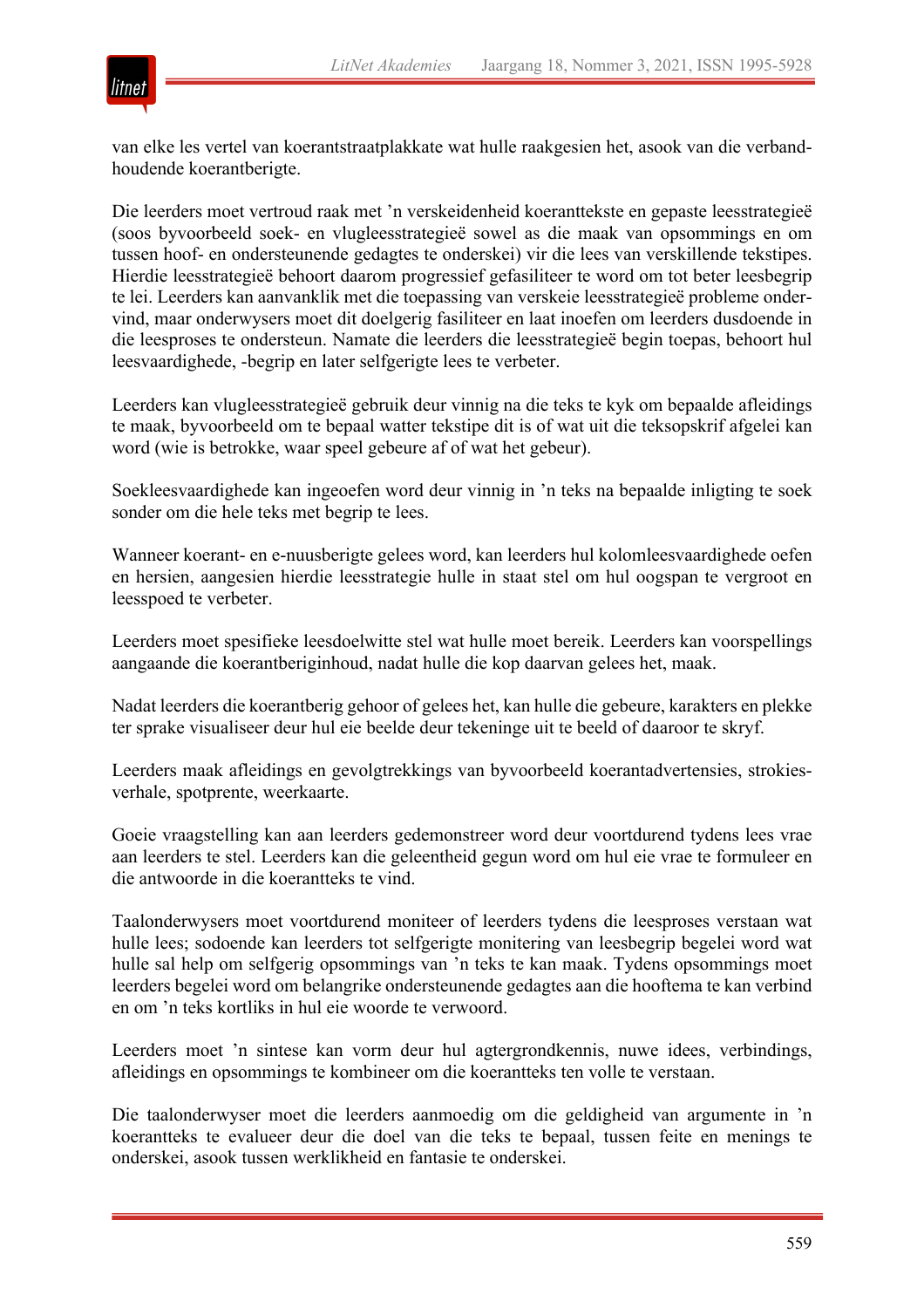

Voorts moet die taalonderwyser leerders aan grafiese koeranttekste – soos advertensies, spotprente, strokiesverhale, grafieke, fotobeelde en weerkaarte – bekend stel, sodat hulle van visuele leesstrategieë gebruik kan maak.

Die kweek van 'n positiewe ingesteldheid teenoor die koerant en die lees van koeranttekste kan leerders aanmoedig om hul eie leestekste te kies om selfgerig te lees.

Taalonderwysers moet leerders aanmoedig om verskeie e-koerante te ontdek, aangesien ekoerante suksesvol in geïntegreerde lesse gebruik kan word. Die *#NetNuus*-toepassing kan byvoorbeeld gemaklik op tablette afgelaai word en leerders raak vinnig vertroud met die toepassing. Die gebruik van tegnologie kan leerders motiveer om self na tekste van hul keuse te soek en dit te lees, wat daartoe bydra dat die leerders tot selfgerigte lesers kan ontwikkel.

Die taalonderwyser bly 'n rolmodel vir leerders ten opsigte van lees en kyk, want die onderwyser se entoesiasme oor lees is aansteeklik. Die taalonderwyser behoort kennis te dra van leerders se leesbelangstellings en tekste daarvolgens aan hulle beskikbaar stel om te lees, byvoorbeeld tekste oor diere, sport, tegnologie, bekendes asook resepte en weerberigte (soos die groep leerders in die navorsing verkies het). Onderwysers behoort tekste, wat met die leerders se werklikheid verband hou, in die taalklas te gebruik. Leerders kan ook die keuse gebied word om self koeranttekste wat hulle graag wil lees, te identifiseer.

Die verskillende taalvaardighede kan met behulp van die koerant geïntegreerd gefasiliteer word. Bied aan leerders byvoorbeeld die skryfgeleenthede om eie tekste, soos advertensies en koerantberigte na aanleiding van koerantvoorbeelde, te skep. Voorts kan leerders na koeranttekste luister en nuuswaardige gebeure bespreek.

Taalstrukture en -konvensies in konteks kan in elke les aan die hand van die koeranttekste geoefen en hersien word. Die leerders kan byvoorbeeld sekere woordsoorte (werkwoorde, voornaamwoorde, selfstandige en byvoeglike naamwoorde) uit die koerantberigte identifiseer, die woorde in sinne gebruik en afkortings, hoofletters asook lees- en skryftekens identifiseer of in 'n teks invoeg.

#### **6. Gevolgtrekkings**

Uit die reflektiewe postjoernaalinskrywings wat tydens die lesreeks deur die onderwysernavorser bygehou is, word dit duidelik dat intermediêrefaseleerders probleme ervaar om basiese leesstrategieë, soos byvoorbeeld vlug- en soeklees, tydens die leesproses aan te wend. Namate die leesstrategieë doelgerig gefasiliteer word en deur leerders ingeoefen word, kan hulle leesstrategieë gebruik om belangrike inligting in 'n teks te vind, met begrip te lees en vrae oor die teks te beantwoord.

'n Wye verskeidenheid koeranttekste volgens die KABV (DBO 2011) kan reeds aan die begin van die intermediêre fase aan leerders bekend gestel word wat 'n eerste stap tot verbeterde leesvaardighede, leesselfvertroue en selfgerigte lees sal wees. Koeranttekste kan doeltreffend in die taalonderrigsituasie gebruik word om al die taalvaardighede te fasiliteer en met leerders te oefen.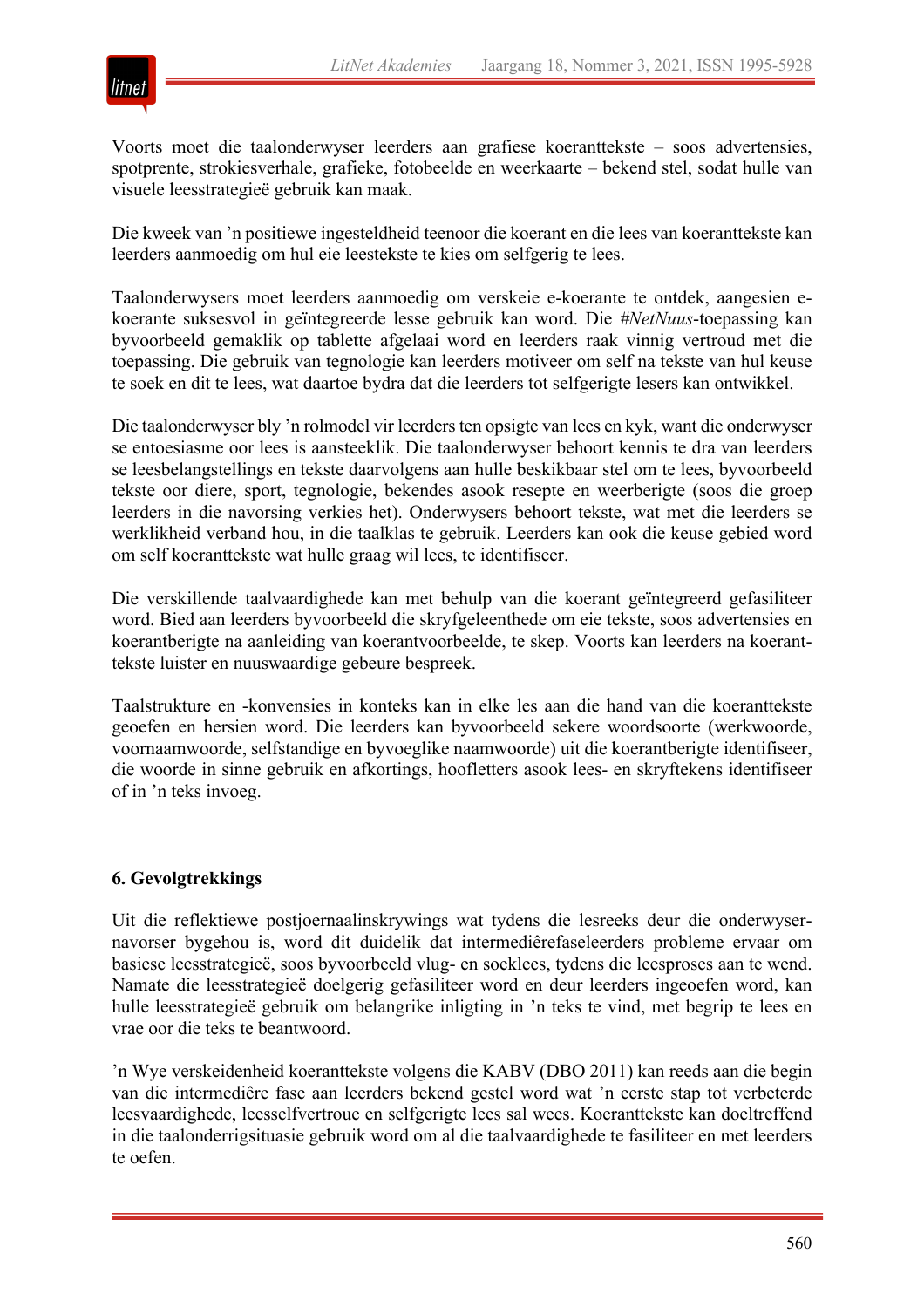

Alhoewel die groep graad 4-leerders aanvanklik onbekend met koerante was, het hulle namate hulle meer aan 'n verskeidenheid koeranttekste blootgestel is, meer entoesiasties en selfgerig aan leesaktiwiteite deelgeneem en dit geniet.

Oplaas kon die deurlopende gebruik van die koerant as 'n multimodale hulpmiddel in hierdie lesreeks, danksy konstruktivistiese steierwerk deur middel van opstapelingsakiwiteite en leesstrategieë, 'n bepaalde groep graad 4- Afrikaans Huistaalleerders suksesvol tot selfgerigte lesers ontwikkel.

#### **7. Slotopmerkings**

Die riglyne wat vir intermediêrefase-onderwysers (Huistaal) ten opsigte van die fasilitering van leesstrategieë aan die hand van die koerant as multimodale hulpmiddel saamgestel is, behoort intermediêrefaseleerders tot selfgerigte lesers te bemagtig, want alhoewel hierdie studie 'n groep graad 4- Afrikaans Huistaalleerders in 'n privaat skool betrek het, kan dit van toepassing wees op alle intermediêrefaseleerders. Die navorsing kan uitgebrei word deur 'n groter groep graad 4- Afrikaans Huistaalleerders, leerders van ander grade asook leerders in openbare skole te betrek.

Tydens die studie is daar van die koerant as multimodale hulpmiddel gebruik gemaak, maar ander multimodale hulpmiddels, byvoorbeeld musiekvideo's, blogs of vlogs en toneelstukke, kan ook vir so 'n studie aangewend word om selfgerigte lees te ontwikkel. Hierdie studie het spesifiek op Afrikaans Huistaal gefokus, maar kan uitgebrei word na ander tale, soos Afrikatale, waar daar 'n tekort aan leesmateriaal is. In Afrikatale is daar wel koerante beskikbaar wat as leeshulpmiddel gebruik kan word, soos *Isolezwe*, 'n Zulu-koerant, en *Ilanga*, wat in verskeie Afrikatale beskikbaar is.

Verdere navorsingsmoontlikhede is om die koerant as multimodale hulpmiddel in die onderrig van Afrikaans as Eerste Addisionele Taal te gebruik. Só 'n studie kan 'n groot bydrae tot leesbevordering in Suid-Afrika lewer omdat hierdie leerders dikwels nie genoeg blootstelling aan Afrikaans kry nie en daarom sukkel om te presteer. Indien die koerant as multimodale hulpmiddel in die addisioneletaalklaskamer gebruik kan word, kan hierdie leerders waarskynlik meer gemotiveerd wees om te lees en moontlik in selfgerigte Afrikaanslesers ontwikkel.

#### **Bibliografie**

ABC. 2017. ABC Analysis Q1 2017: The biggest circulating newspapers in SA. http://www.marklives.com/2017/05/abc-analysis-q1-2017-the-biggest-circulatingnewspapers-in-sa (24 September 2019 geraadpleeg).

Adams, M.J. 1990. *Beginning to read: Thinking and learning about print*. Cambridge, MA: MIT Press.

Altbach, P.G. en E.S. Hoshino. 2015. *International book publishing: An encyclopedia*. New York, NY: Routledge.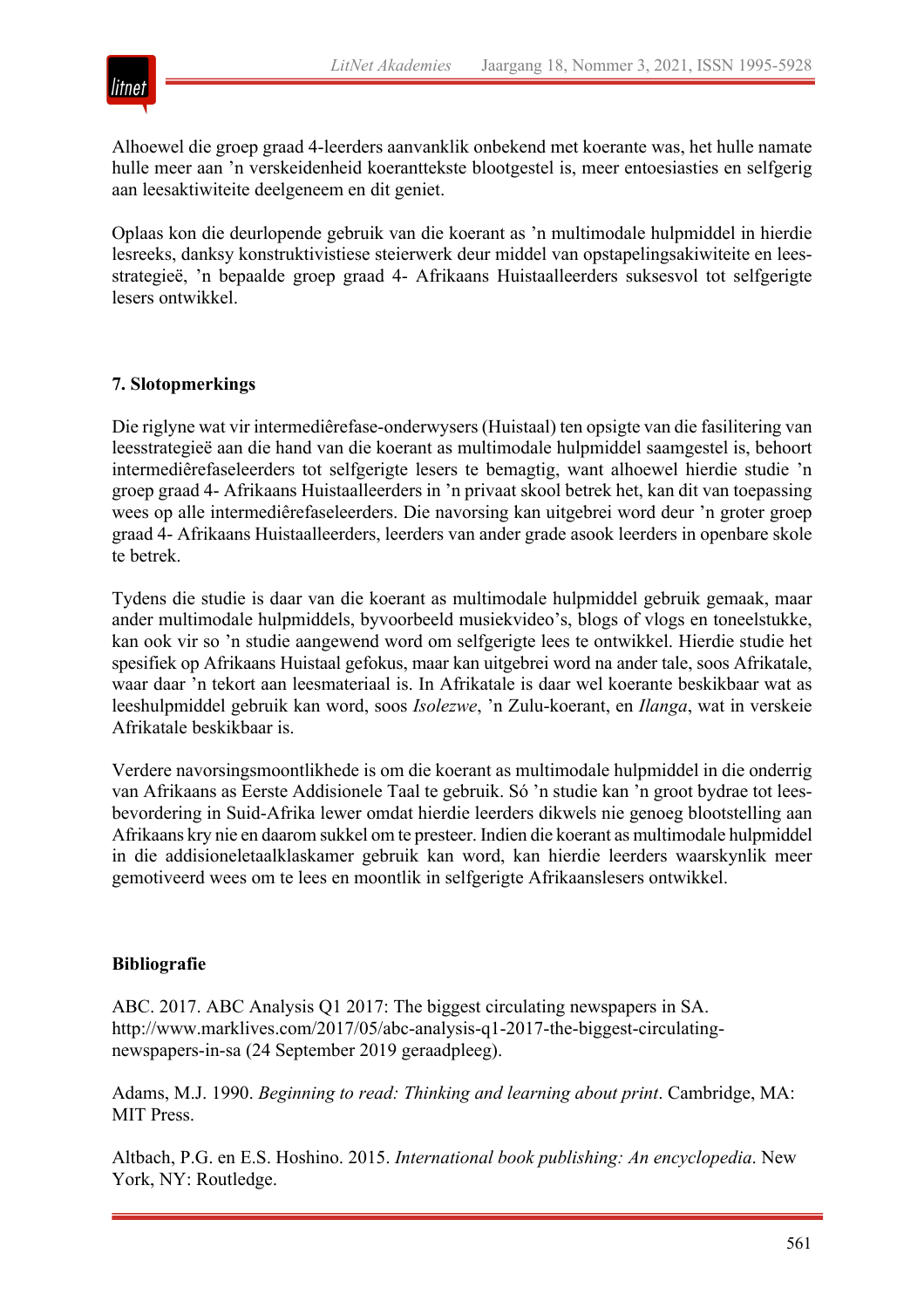



Bloch, G. 2009. *The toxic mix: What's wrong with South Africa's schools and how to fix it*. Kaapstad: Tafelberg.

Bloch, C.S. 2015. *Nal'ibali and libraries: Activating reading together*. Kaapstad: Tafelberg.

Block, C.C. en S.E. Israel. 2005. *Reading first and beyond: The complete guide for teachers and literacy coaches*. Thousand Oaks, CA: Corwin Press.

Brown, H.D. 2007. *Principles of language learning and teaching*. White Plains, NY: Pearson Education.

Ciampa, K. 2012. Reading in the digital age: Using electronic books as a teaching tool for beginning readers. *Canadian Journal of Learning and Technology*, 38(2):2.

De Beer, A. en N. de Beer. 1979. Die gebruik van die koerant in die onderrigsituasie. *Instructa*, 78:174–98.

Departement van Basiese Onderwys (DBO) (Suid-Afrika). 2008. *National Reading Strategy*. Pretoria: Staatsdrukker.

—. 2011. *Die Nasionale Kurrikulum- en Assesseringsbeleidsverklaring. Graad 4−6 Afrikaans Huistaal*. Pretoria: Staatsdrukker.

—. 2015. *Read to Lead Campaign*. Pretoria: Staatsdrukker.

—. 2019. *Read to Lead Campaign*. Pretoria: Staatsdrukker.

Departement van Kuns en Kultuur (Suid-Afrika). 2013. *Project report: Costing the South African public library and information services*. Pretoria: Departement van Ekonomiese Navorsing.

Donelson, K.L. en A.P. Nilsen. 1980. *Literature for today's young adults*. Glenview, IL: Scott, Foresman.

Dorfling, A. 2007. Die rol van leesstrategieë in leesbegriponderrig. PhD-proefskrif, Noordwes-Universiteit.

Duke, N.K. en P.D. Pearson. 2002. Effective practices for developing reading comprehension. https://www.researchgate.net/publication/254282574\_Effective\_ Practices for Developing Reading Comprehension (13 Maart 2020 geraadpleeg).

Evseeva, A. en A. Solozhenko. 2015. Use of flipped classroom technology in language learning. *Procedia – Social and Behavioral Sciences*, 206(1):205–9.

Faber, H. 2013. Die rol van die klanke, klinkers en klawersprogram op graad 1-leerders se fonologiese bewuswording as leesgeletterdheidsvaardigheid. PhD-proefskrif, Pretoria Universiteit.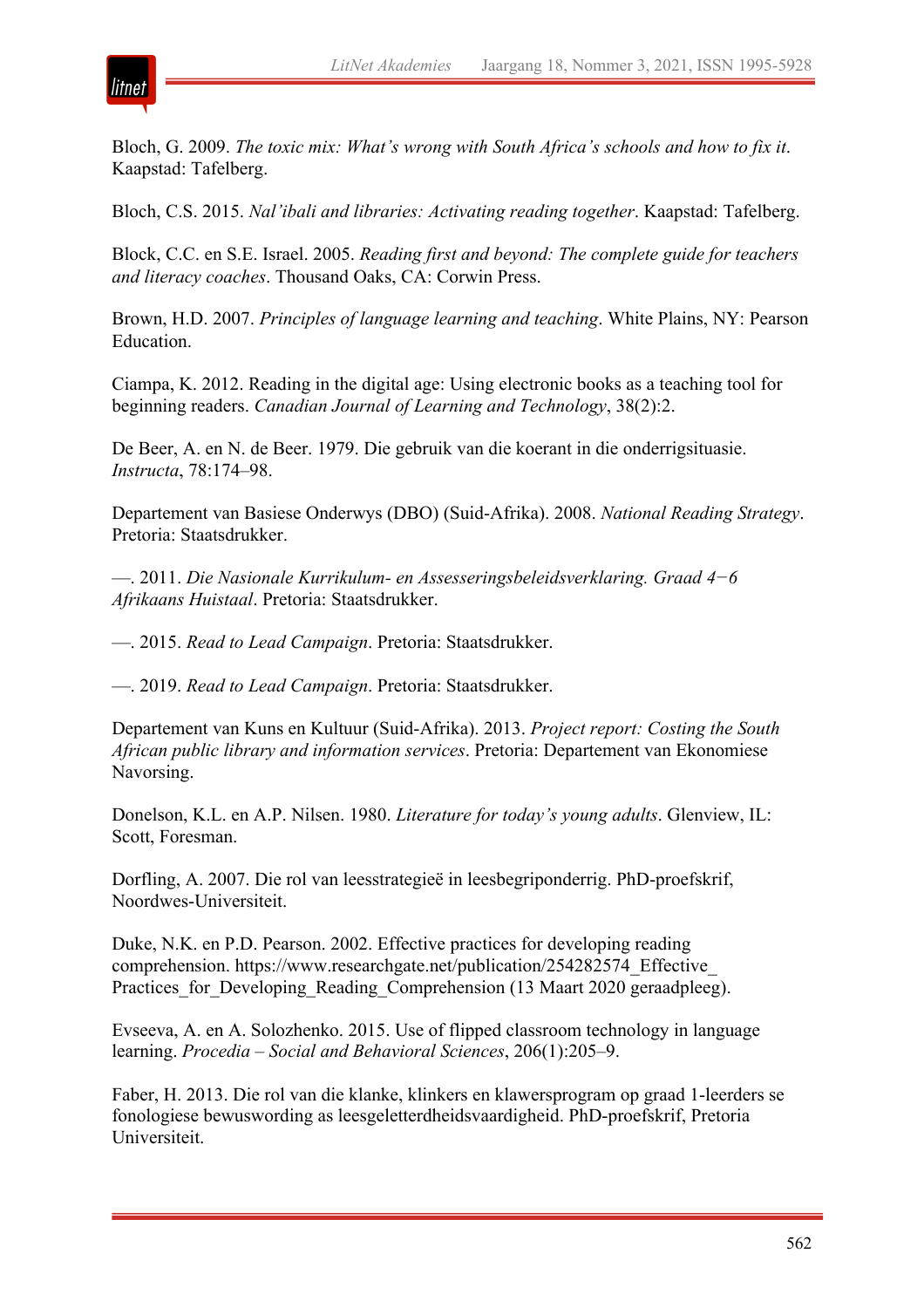

Gibbons, M. 2008. *Self-directed learning*. http://www.Selfdirectedlearning.com/index.html (3 Mei 2018 geraadpleeg).

Goleman, D. 1996 Emotional intelligence. Why it can matter more than IQ. *Learning*, 24(6):49–50.

Guglielmino, L.M. en H.B. Long. 2008. Why self-directed learning? *International Journal of Self-directed Learning*, 5(1):1–60.

Harvey, S. en A. Goudvis. 2007. *Strategies that work: Teaching comprehension for understanding and engagement*. Portland, ME: Stenhouse Publishers.

Heath, S.B. 2004. Learning language and strategic thinking through the arts. *Reading Research Quarterly*, 39(3):8–12.

Hillman, J. 2003. Put reading first: The research building blocks for teaching children to read. *New England Reading Association Journal*, 39(2):53.

Holec, H. 1981. *Autonomy and foreign language learning*. Oxford: Pergamon Press.

Howie, S.J., C. Combrinck, K. Roux, M. Tshele, G.M. Mokoena en N. McLeod Palane. 2017. *PIRLS literacy 2016: South African highlights report*. Pretoria: Centre for Evaluation and Assessment.

Jerrim, J. en S. Sims. 2019. *The Teaching and Learning International Survey (TALIS) 2018.* Londen: Institute of Education, University College.

Joubert, I., C. Hartell en K. Lombard. 2015. *Navorsing: 'n Gids vir die beginnernavorser*. Pretoria: Van Schaik.

Klopper, C. 2017. Die vermoë om met begrip te kan lees is die sleutel tot akademiese sukses. SAOU-mediaverklaring, 8 Desember 2017.

Khodabandehiou, M., S. Jahandar, G. Seyedi en R. Dolat. 2012. The impact of self-directed learning strategies on reading comprehension. *International Journal of Scientific and Engineering Research*, 3(7):1–9.

Knowles, M.S. 1975. *Self-directed learning: A guide for learners and teachers*. New York, NY: Association Press.

Kress, G. 2010. *Multimodality: A social semiotic approach to contemporary communication*. New York, NY: Routledge.

Lamprecht, R., M. Groenewald, M. Venter en S. Brummer. 2012. *Piekfyn Graad 4-leesboek vir Huistaal*. Kaapstad: Best Books NB-Uitgewers.

Lawrence, D., M. le Cordeur, L. van der Merwe, C. van der Vyver en R. van Oort. 2014. *Afrikaansmetodiek deur 'n nuwe bril*. Kaapstad: Oxford University Press.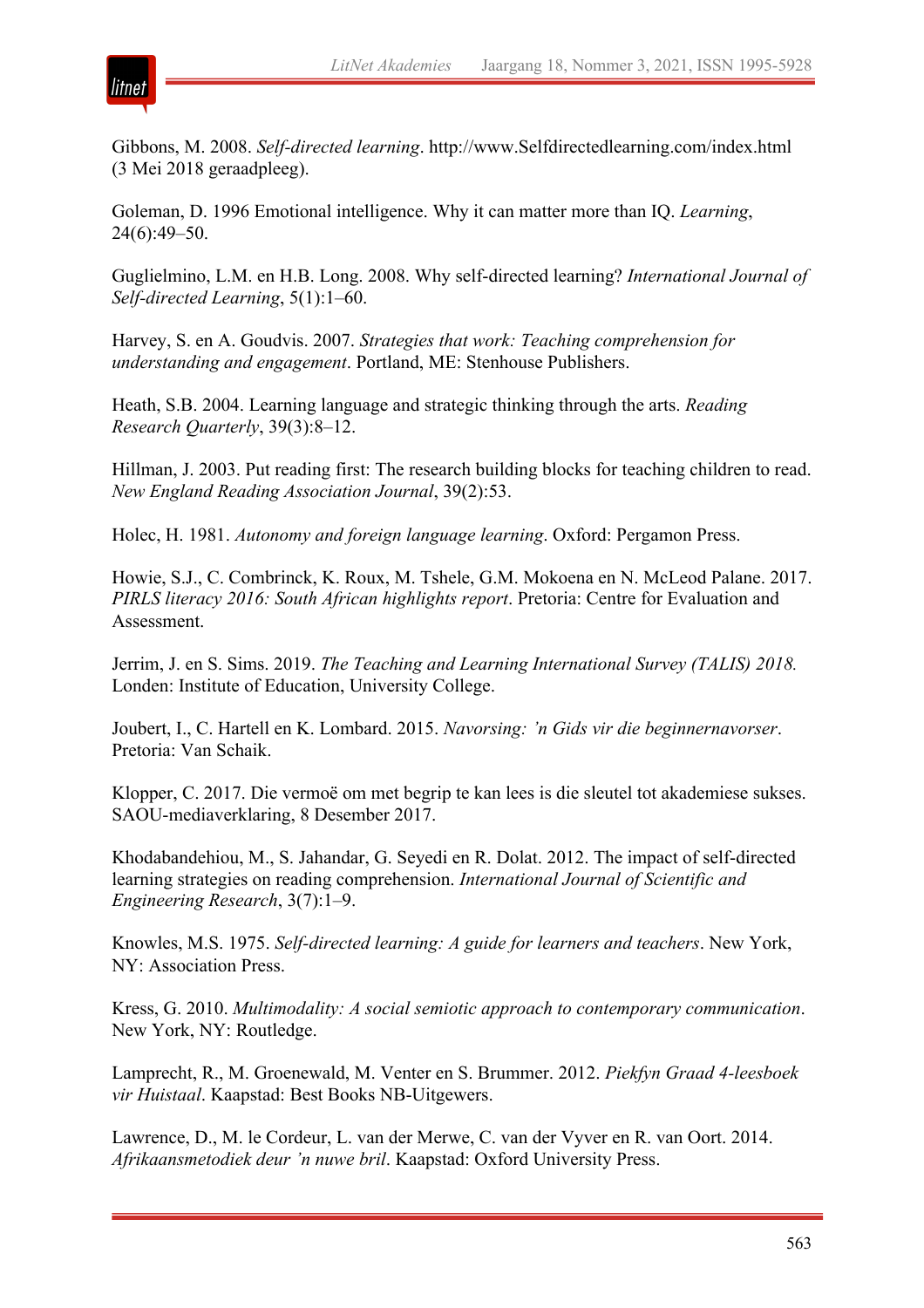

Le Cordeur, M.L.A. 1991. Die integrasie van stelwerk- en letterkunde-onderrig met toespitsing op die media. MEd-verhandeling, Stellenbosch Universiteit.

—. 2004. Die bevordering van lees met behulp van media-leesonderrigstrategieë vir Afrikaans (graad 7): 'n Gevallestudie. PhD-proefskrif, Universiteit Stellenbosch.

—. 2010. The struggling reader: Identifying and addressing reading problems at an early stage. *Per Linguam,* Vol 26, No 2. https://perlinguam.journals.ac.za/pub/article/view/23/0 (16 Februarie 2018 geraadpleeg).

—. 2016. As 'n kind nie kan lees nie. https://www.litnet.co.za/as-n-kind-nie-kan-lees-nie (16 Februarie 2018 geraadpleeg).

Lessing-Venter, N. en M.E. Snyman. 2017. Aspekte wat kinders se leesmotivering beïnvloed. *LitNet Akademies*, 14(3):866–95.

Lohann, C.A. 1967. Die illustrasies van Suid-Afrikaanse kinderlektuur: 'n Waardering. PhDproefskrif, Noordwes-Universiteit.

Louw, D.A. en A.E. Louw. 2014. *Die ontwikkeling van die kind en die adolessent*. Bloemfontein: Psychology Publications.

Maree, J.G. 2007. *First steps in research*. Pretoria: Van Schaik.

Mullis, I.V.S., M.O. Martin, P. Foy en M. Hooper. 2017*.* PIRLS 2016 international results in reading. TIMSS & PIRLS International Study Center, Lynch School of Education, Boston College. http://timssandpirls.bc.edu/pirls2016/international-results (24 September 2019 geraadpleeg).

Murray, J. 2013. *Composing multimodality/multimodal composition: A critical sourcebook*. Boston, MA: Bedford/St. Martin's.

Nal'ibali. 2019. Nal'ibali Annual Report. https://report.nalibali.org (19 Februarie 2020 geraadpleeg).

National Reading Panel. 2000. *Chapter 4: Comprehension, Part III: Teacher preparation and comprehension strategies instruction*. https://www.nichd.nih.gov/sites/default/files/ publications/pubs/nrp/Documents/report.pdf (13 Maart 2020 geraadpleeg).

Nel, S. 2019. State-of-the-art community library torched in Ottosdal protest. *IOL*, 12 Jul. https://www.iol.co.za/news/south-africa/north-west/look-state-of-the-art-community-librarytorched-in-ottosdal-protest-29107159 (14 September 2019 geraadpleeg).

Nieuwenhuis, J. 2007. Introducing qualitative research. In: Maree (red.) 2007.

Norton, D.E. en S.E. Norton. 2011. *Through the eyes of a child: An introduction to children's literature*. Boston, MA: Allyn & Bacon.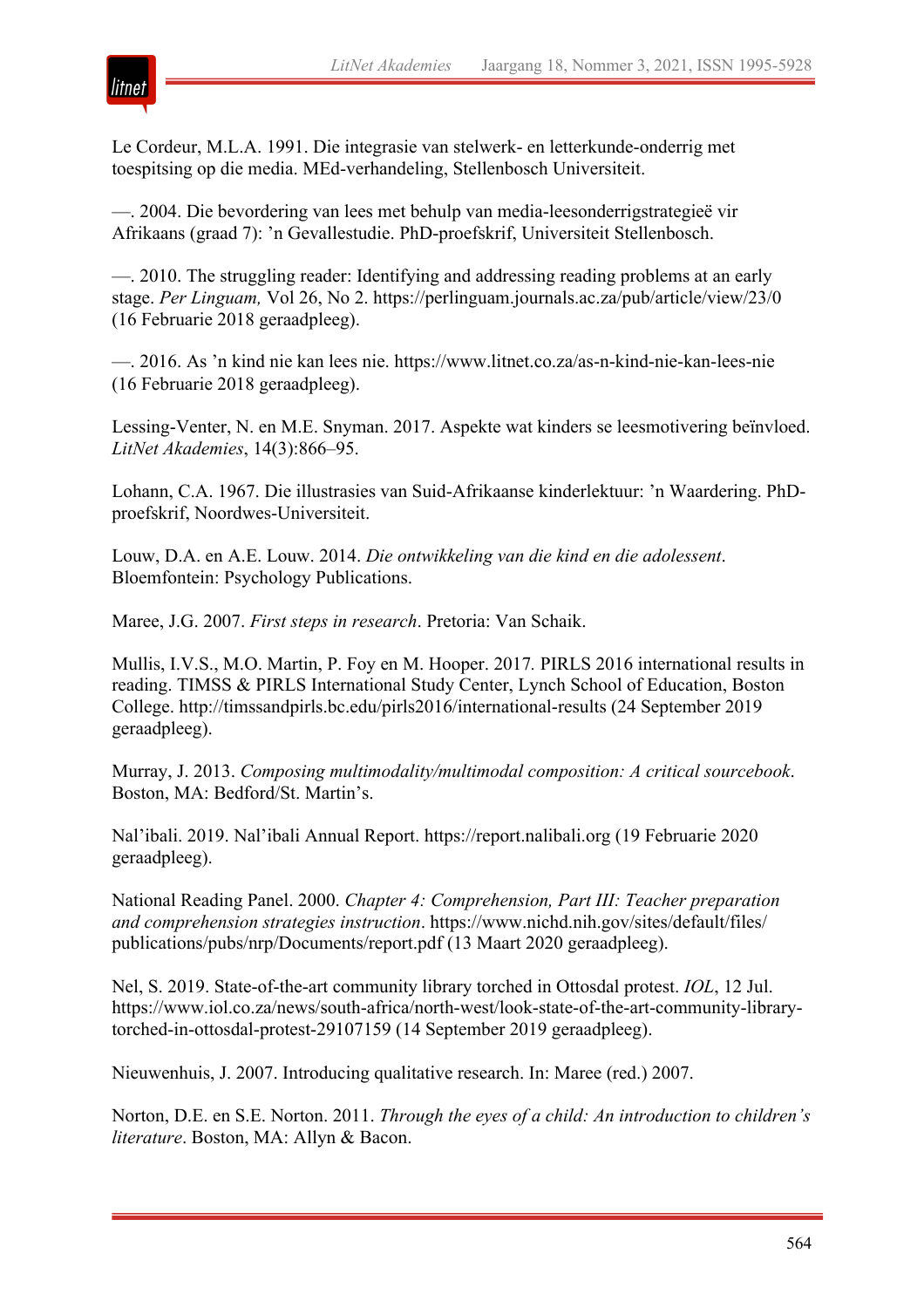

Odendal, F.F. en R.H. Gouws. 2005. *Handwoordeboek van die Afrikaanse taal*. Pietermaritzburg: Pearson.

Pani, S. 2004. Reading strategy instruction through mental modeling. *English Language Teaching,* 4(58):355–62.

Pepler, W. 2014. Die belangrikheid van lees. 11 Des. https://maroelamedia.co.za/goeiegoed/ ouerskap/die-belangrikheid-van-lees (25 Augustus 2018 geraadpleeg).

Petersen, T. 2014. Protesters burn down library, house. *News24*, 4 Feb. https://www.news24.com/SouthAfrica/News/Protesters-burn-down-library-house-20140204? cpid=2 (14 September 2019 geraadpleeg).

Premkumar, K., P. Pahwa, A. Banerjee, K. Baptiste, H. Bhatt en H.J. Lim. 2014. Changes in self-directed learning readiness. *Journal of Dental Education*, 78(6):934–43.

Ramphele, M. 2008. *Laying ghosts to rest: Dilemmas of the transformation in South Africa.* Kaapstad: Tafelberg.

Ritchie, G. 2018. 75 schools closed in Kimberley as violent protests pick up. *Mail & Guardian*, 30 Jul. https://mg.co.za/article/2018-07-30-75-schools-closed-in-kimberley-asviolent-protests-pick-up (14 September 2019 geraadpleeg).

Savin-Baden, M. en C.H. Major. 2004. *Foundations of problem-based learning*. Berkshire: SRHE & Open.

Serafini, F. 2012. Expanding the four resources model: Reading visual and multi-modal texts. *Pedagogies: An International Journal*, 7(2):150–64.

Snyman, M.E. 2004. Jeugliteratuur. Lesing aangebied by die Universiteit van Pretoria, 20 Oktober.

—. 2006. Die leesvoorkeure en leesgedrag van Afrikaanse kinders. *Mousaion*, 24(1):145–79.

Strauss, C. 2020. Die koerant as multimodale hulpmiddel ter ontwikkeling van selfgerigte lees van graad 4-Afrikaans Huistaalleerders. MEd-verhandeling, Potchefstroom, Noordwes-Universiteit.

Strydom, J. en S. du Plessis. 2000. *The right to read*. Pretoria: Remedium.

Sweet, A.P. en J.T. Guthrie. 1996. How children's motivations relate to literacy development and instruction. *The Reading Teacher*, 49(8):660.

Teele, S. 2004. *Overcoming barricades to reading: A multiple intelligences approach*. Thousand Oaks, CA: Corwin Press.

Unesco. 2020. Education in a post-Covid world: Nine ideas for public action. https://en.unesco.org/news/education-post-covid-world-nine-ideas-public-action (15 Junie 2020 geraadpleeg).